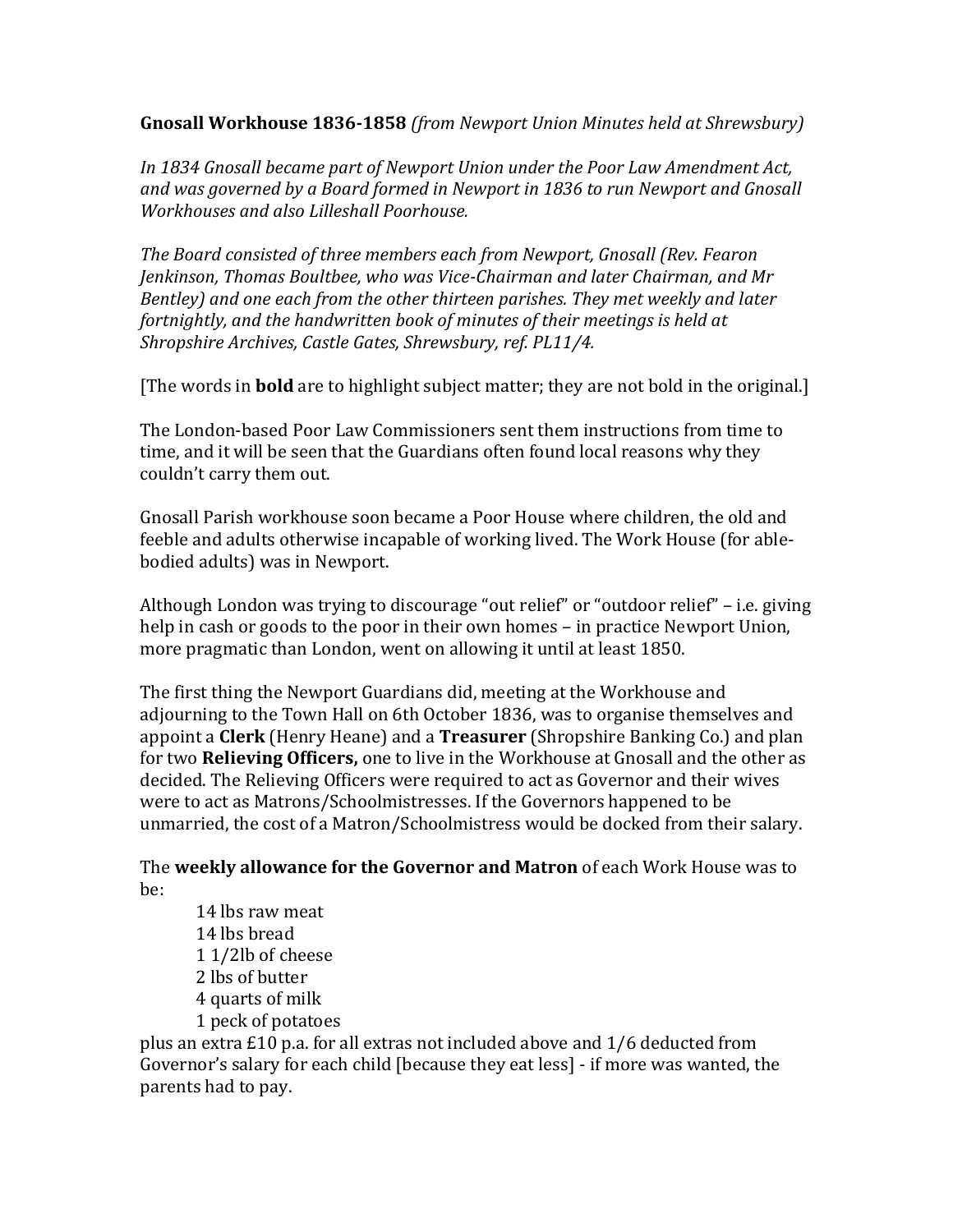Henry Heane, the clerk, was instructed to buy stationery and it was agreed Mr Wilson and his wife (rather than Mr and Mrs Adams) would begin at Lilleshall Workhouse. Advertisements were to be put in the *Times,* the *Staffordshire Advertiser,* the *Birmingham Gazette* and the *Shrewsbury Chronicle* for candidates for Gnosall Relieving Officer and Newport Governor to appear for interview on 12th November 1836.

The Guardians thereafter moved their meetings to the comfortable **Union Hotel** (now the Royal Victoria), awarding themselves £8 p.a. for fire and candles. (The hotel was described in an 1832 advertisement as "newly erected" and boasted "a commodious bar, a magnificent ballroom", four dining rooms, a commercial room and fourteen bedrooms plus coach houses and stabling. It had been renamed in 1832 but the minutes still refer to the Union Hotel.)

At their next meeting on 1st November, the **condition and rent of the proposed workhouses** were discussed. Lilleshall Poorhouse belonged to the wealthy Duke of Sutherland and needed repair. Mr Cobb was to inspect Gnosall and Newport workhouses for necessary repairs and rent assessment. (J & J Cobb of Chetwynd End were well-known builders of the time.)

Mr Bettelley – presumably Thomas - and Mr Phillips proposed that no relief should "be given to bastards of able-bodied single women unless they both go in the Workhouse". (Mothers of illegitimate children, called "bastards" in the Minutes, were forced to go into the Workhouse; the 1834 Act had made it impossible for them to claim support directly from the father.)

On the **8th November 1836** the committee examined 45 paupers.

On **12th November** the Guardians had to decide between Mr and Mrs Adams, Mr and Mrs Bettelley (proposed by Rev. Jenkinson and Mr Boultbee) and Mr and Mrs Pritchard, for Gnosall. The Bettelleys were offered the job and the Pritchards got Newport Union. [*Mr Bettelley was almost certainly Thomas Bettelley's son James*].

On **22nd November,** the Guardians received a letter from Mr Wilson at Lilleshall Poorhouse saying he had been violently assaulted on 13th November by William Adams who had scaled a wall and broken open a door. They agreed to take proceedings against William Adams.

Henry Heane was asked to write to the Poor Law Commissioners to ask if they could vary the **paupers' diet**. Different diets or dietaries had been laid down by London, and the Newport Guardians voted to "adopt Dietary 1 for the aged and infirm and Dietary 6 for the able-bodied."

The following week Henry Heane was told to write and ask "if the husband of a woman who had had a bastard child before her marriage and who was married to her before the passing of the last Poor Law was bound to maintain such child."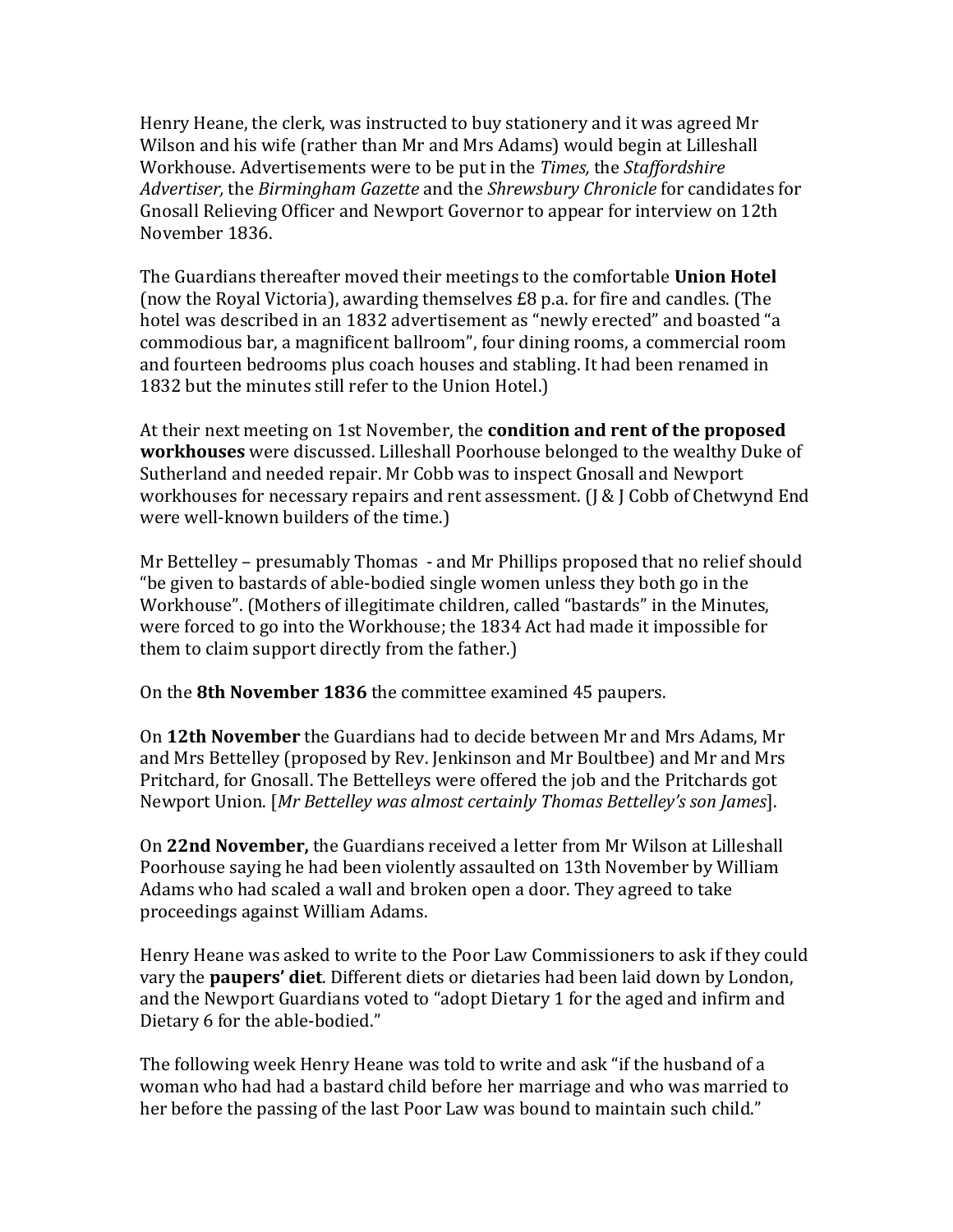In **December 1836** two **Medical Officers** were elected, both from Newport, Mr Baddeley for the Shropshire part of the Union plus Forton (District 1), and Mr Lindop for the Staffordshire part (District 2). They were to be responsible for the health of inmates and recipients of outdoor relief.

The Guardians started looking for a building in Newport for the **Superintendent's Offices**. The Workhouse and Poor Houses needed regular cheap **supplies** and they accepted tenders from local suppliers of oatmeal (Mr Nicholson), beef & mutton (Pooler & Weates) and bread (John Gardner). Mr Bettelley was to supply potatoes, and Mr Lowe, felt hats and women's bonnets. Richard Whitmore was to supply coffins.

An advertisement in the *Staffordshire Evening News* in **December 1836** also asked for tenders for beef and mutton suet, candles, "firm yellow soap", "pease grey and white", tea, sugar and rice, cheese, salt, butter, skimmed milk and coals.

### **1837**

On **10th January** the committee set about moving the individuals in the workhouses around to fit in with the rules laid down by the Poor Law Commissioners. This meant being sent from Gnosall Poorhouse to Newport Workhouse if considered **fit to work**, or to Gnosall or Lilleshall Poorhouse if not: so parents might go to Newport but their children to Lilleshall which was taking all the children at that time. Adults at Lilleshall unfit to work went to Gnosall and the able-bodied to Newport. Twentyfour people were named for compulsory relocation: amongst them Elizabeth Gates (widow) from Gnosall to Newport, and William Gates from Gnosall to Lilleshall. This could well be the woman who had wanted seed potatoes and "a pair of shoes for her lad" back in 1836, and her son.

On a kinder note, Henry Heane was told to write to the Commissioners and ask if they could substitute **"tea, butter and sugar in lieu of Gruel"** for the old people. He was also to point out that the official diet for the aged referred to *ounces* of potatoes when it must have meant *pounds.*

The following week the Rev. Jenkinson from Gnosall was in the Chair. **Six beds with sheets, blankets and counterpanes** were to be sent to Gnosall, several more people were admitted to the Workhouse or Poorhouse, one woman from Edgmond was paid 2/- a week to stay out of it, and outdoor relief – including clothing continued for other people. A Woodcote woman was instructed to make clothes for the workhouse and Mr Pritchard in Newport set the women inmates to making clothing until he could find other work for them.

Every week the Guardians decided what to allow or refuse to various applicants, including the "outdoor poor"– Mr Bettelley and Mr Wilson were regularly given cheques to supply this - and the sad business of **splitting families** continued. On **24th January** it was decided: "Mary Gorse and her bastard child be admitted into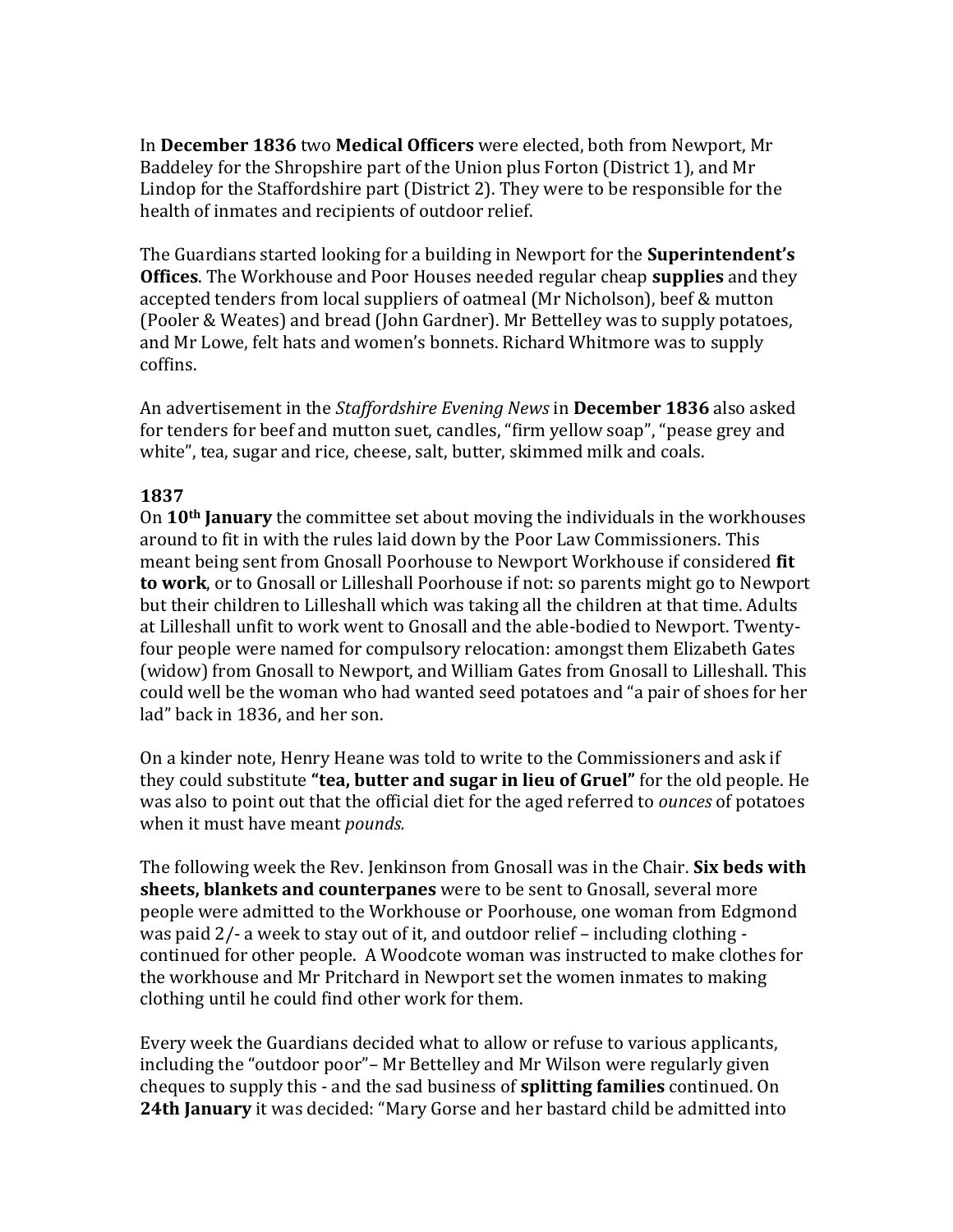the workhouse and Sarah and Mary her other two bastard children into Lilleshall workhouse." Meanwhile the Guardians organised the buying of land in Newport to build an office for the Superintendent Registrar.

**31st January:** "Mary Barnett and her children Ann aged 12, Richard 1½ year and Joseph ¾ year be admitted to Newport Workhouse and Esther 7, Elizabeth 4 and Jane 2 be admitted to Lilleshall Poorhouse";

"Samuel Cartwright, blind and lame, be allowed 1/- a week from Christmas next";

"Five cwt of Junk [old rope] be obtained from Messrs Fletcher and Riley of Liverpool for the use of the Union." The point of this was for the inmates to spend their time picking it apart for oakum to use for caulking. This was a common activity in workhouses and extremely boring.

The Guardians continued discussing where to build their office.

**7th February:** the Shifnal Union Guardians had asked if they could send their children to Lilleshall School Establishment, but were told they couldn't because of "the peculiar tenure by which the Guardians hold the House from his Grace the Duke of Sutherland". Mr Blakemore had offered to supply wrappering for aprons for 7/ and this was accepted. A sub-committee was established to examine the state of the workhouse and poorhouses and "classify the poor properly in those houses".

**14th February:** the women of the time wore **stays**, a sort of corset, and this applied even in the workhouse, although they sound rather uncomfortable: Mr Blakemore was asked to supply Barracan (a thick coarse fabric) at a farthing a yard, wood at 7d a set and stay-laces at 4d a dozen. Stockings were to be mended with "Jerseys" (probably a sort of worsted) and Mr Lowe's tender to supply this was accepted.

Mr Pritchard at Newport Workhouse was get materials for the able-bodied poor to **pick oakum** and also "knives and forks and trenchers" [wooden plates – or would they have been cheap pottery so close to Stoke?].

Elizabeth Gates was to be moved from Newport Workhouse to Gnosall, presumably as she was no longer capable of working. She died within a month.

Thomas Hooper of Gnosall was to be supplied with a pair of blankets and Martha Royster compelled to support her grandchildren.

**21st February:** this week's minutes see three instances of the Medical Officer being instructed to "diet" men who were outside the Workhouse but unwell and unable to support their families; the families got temporary relief until the breadwinner had recovered. In addition it was decided that:

- "Ellen Boss be allowed 1/3 a week, her husband having left her, and be allowed 2/6 to take her back to Longford near Derby."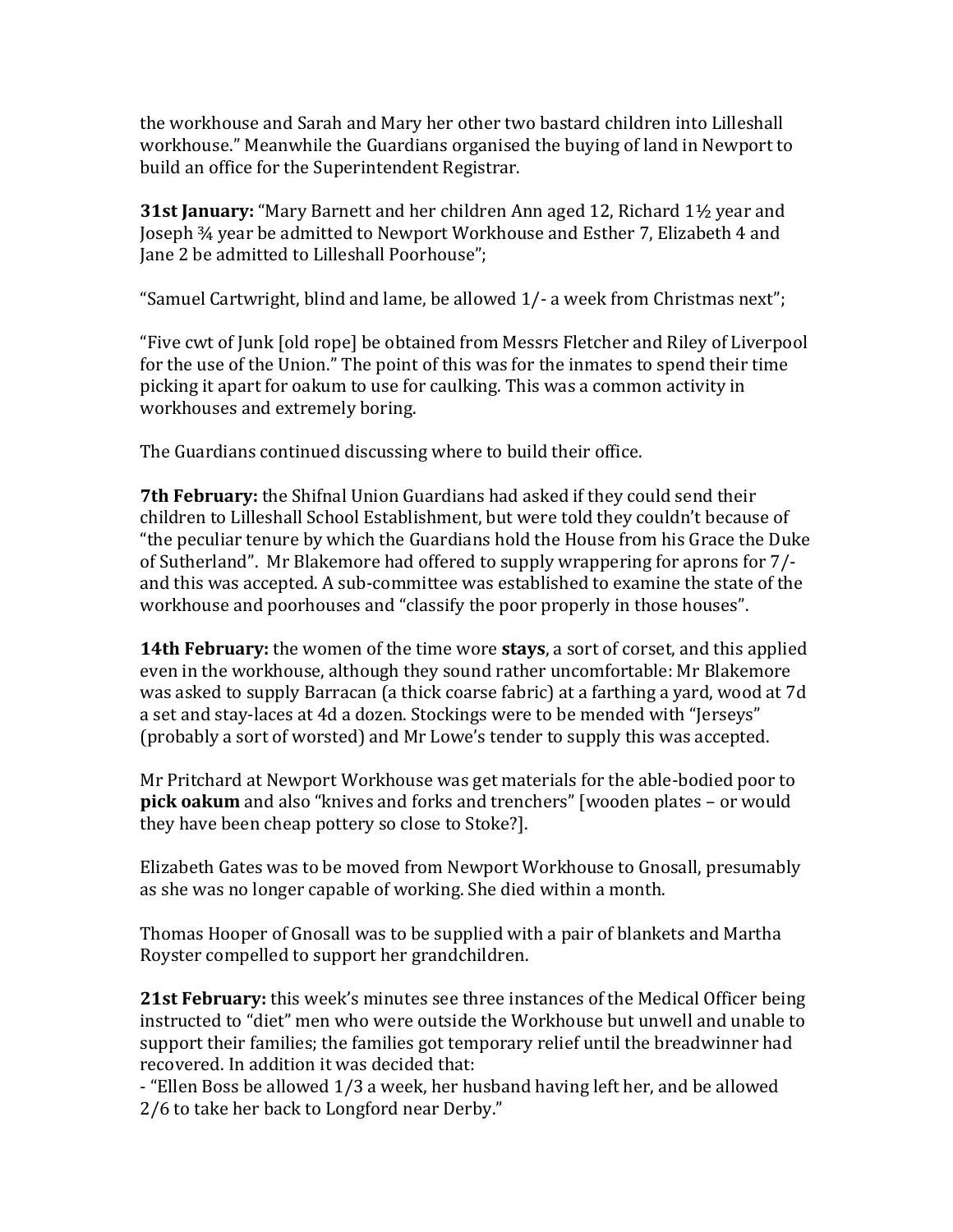- "Mary Tinkle aged 9, dumb and a cripple, unable to work, be allowed temporary relief. Mother and child ordered to attend."

- Henry Heane was to send out **500 circulars** to local villages "so as information necessary may be obtained".

- A **stamp with the letters "N.U."** was to be obtained for marking inmates' clothing. - The Guardians thought that an alteration in the paupers' diet would save money and give the paupers "a better allowance" if they **reduced the meat allowance and increased the potatoes**. They were to experiment with this and report back in a fortnight.

Chetwynd Poorhouse needed "immediate necessary repairs".

**28th February** saw more requests for help agreed, refused or discontinued. Several men had loans to keep them and their families going. In the case of two old men, their relations were to be made to support them - William Bradbury, aged 81, to be admitted to the Poor House – "take action against his sons to compel them to support him" (*this was not the publican at the Red Lion)* and John Pascall, aged 87, and his wife – "ascertain if he has any property or relations to maintain him".

The first of a series of tiffs with **local magistrates** was signalled: "Mr Heane to write to the Central Commissioners to ask if Magistrates are bound to decide cases of payments of rates by poor persons on their being brought before them by Overseers without summonses first obtained against defaulters by such Overseers, the Magistrates having refused to do so."

The Guardians decided to increase Henry Heane's salary.

### **March 1837**

**7th March:** Mr Wilson at the Lilleshall Poor House was to order **books for the children's instruction.**

Newport Workhouse had already undertaken the change of diet for the inmates and found it satisfactory, so if the Commissioners agreed, they would carry on with it. Meanwhile the Governors of the Gnosall and Lilleshall Poor Houses would **reduce the meat allowance from 5oz to 4oz and double the potatoes from 1/2lb to 1lb** and report back in a fortnight.

Ann Dabbs was to have shoes and stockings out of the store.

**14th March:** The Relieving Officer of District 2 (Gnosall) – James Bettelley - was to be repaid for the **funerals** of John Stuker, Elizabeth Launder, Charles Wright, Elizabeth Bradbury and poor Elizabeth Gates - all of Gnosall. Mr Bettelley had also organised and was to be paid for the funerals of Jos Tilley and Shufflebottom (Adbaston); Mary Nagginton and Elizabeth Owen (High Offley); James Higgins and Sarah Cook (Weston Jones); and Ellen Roberts (Norbury).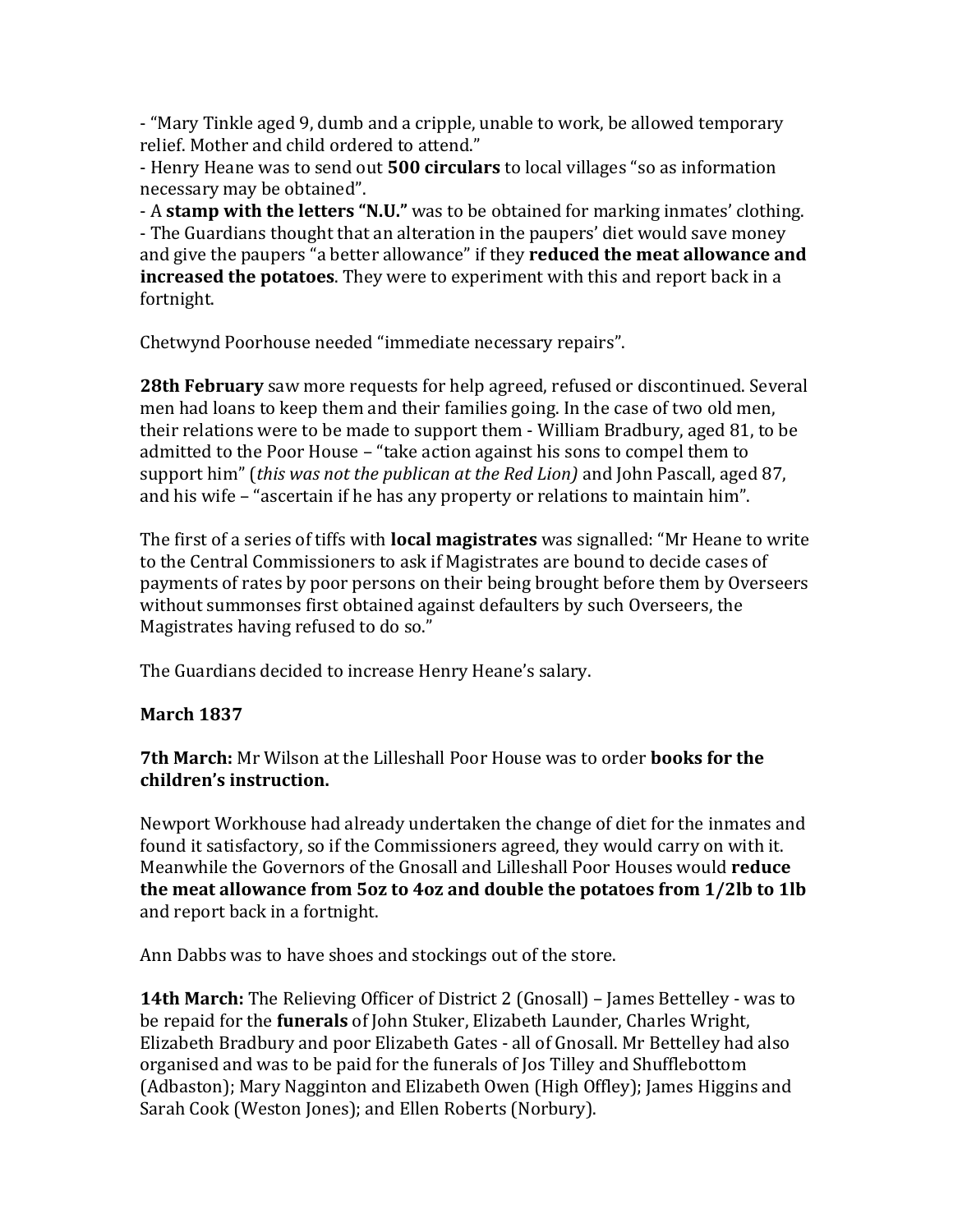Henry Heane was told to order one ton of Junk (old rope) for the use of the Workhouse and Poorhouse [picking oakum]. This seems to show that even the inmates of the Poorhouse (children, the old and the sick) were required to do some sort of work. In October 1838 the hours of work at the Poorhouse were limited.

**21st March:** Mr Bettelley reported from Gnosall that "the alteration in the dietary is perfectly satisfactory" i.e. less meat and more potatoes. It was to be adopted permanently and permission got from the Poor Law Commissioners.

**Outdoor relief** was now being given in kind as much as possible and so a store to keep it in was rented at 6d a week from Ralph Preston in High Offley.

On **4th April** the Guardians had found another puzzle to put to the Commissioners: Henry Heane was to write and ask "whether where a Bastard Child under the age of 7 years, where Mother was married before the passing of the Poor Law Act, the Guardians are compelled to give relief to such child where the child is residing with the Mother and her Husband out of the Union, or whether they cannot compel the Mother and Child to come into the Workhouse." Perhaps the mother had applied for outrelief for the child if her husband would not support it.

**11th April:** Amongst more admissions, Ann Elliot aged 40 was sent to Newport Workhouse but William Elliot aged 5 to Lilleshall Poor House.

The following entry is interesting as it shows one of the past uses of the Poor House building on Church Street: "Messrs. Cobbs to put up a grate in **Gnosall Poorhouse** and repair the windows and do necessary plastering in that part of the House called the Weaver's shop and repair the door if necessary." [*The 1838 Tithe Map shows a long building with a small school attached*].

A number of **tenders** were accepted for supplies of bacon, potatoes, flour (seconds), cheese, oatmeal, candles, "groceries", coffins, clothes, shoes, beef without bone and mutton with bone, hats and "Harper's for Milk skim and fresh for one year".

**18th April:** "Ann Baker to be admitted to the Poorhouse and her property to be taken by Guardians";

- Robert Cadman and his wife were to go to the Workhouse, their two children to the Poorhouse;

- Robert Baker was to have a shilling a week toward "taking care of his Idiot Son";

- Jno Jackson, Jos Townsend, Elizabeth Whithington, Henrietta Matthews (77), and Hannah Matthews (76) were to go to the Poorhouse;

- Jos Botts was to be supplied with a truss;

- Samuel, Elijah and William Stanley were to be compelled to support their parents.

The meeting of **25th April** had a lot of business - amongst other things: - Thomas Davies, blind and wholly disabled, was to be allowed a smock frock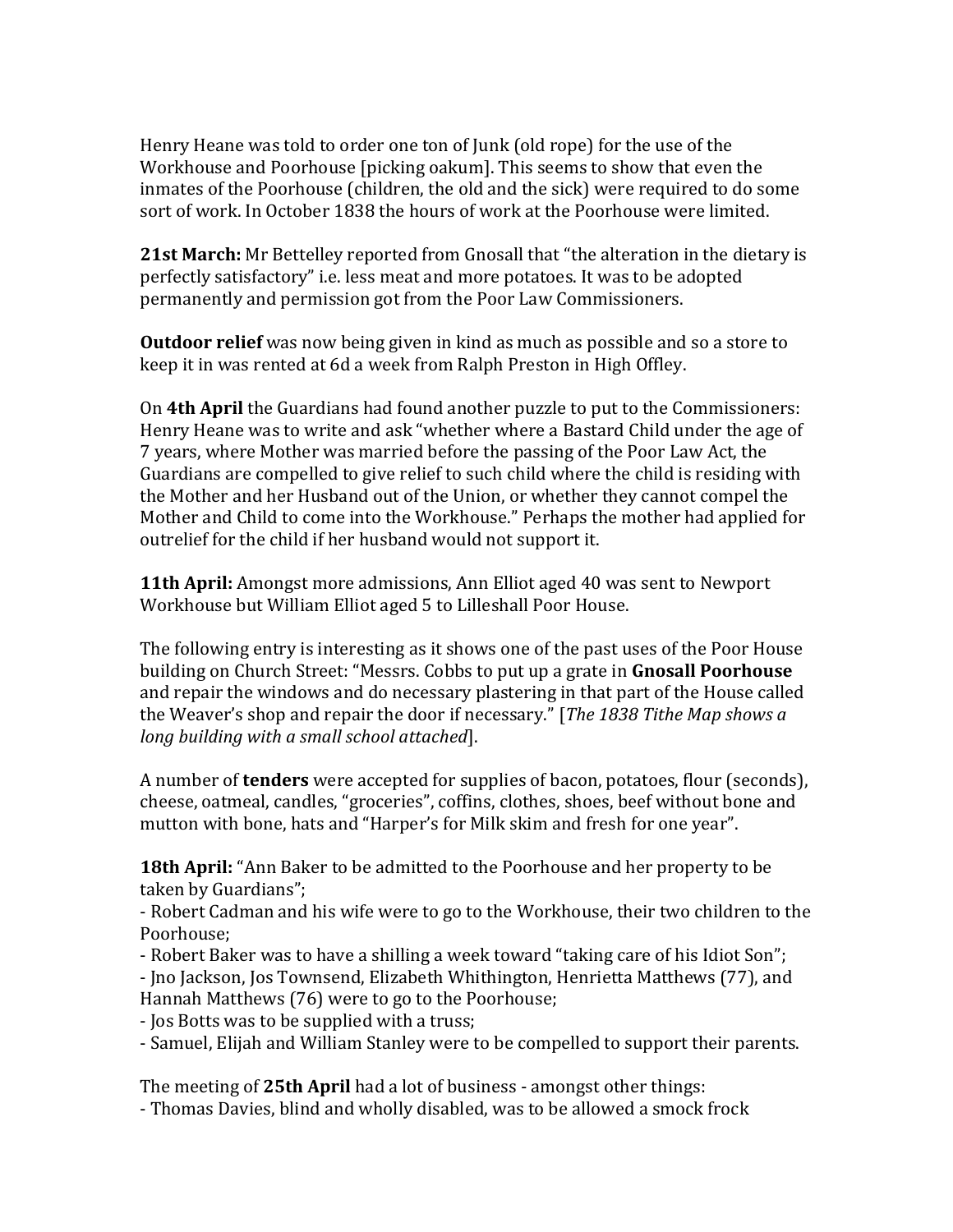waistcoat and shirt;

- Mr Bettelley was to write to the Governors of "Woolstantion" to find out the earnings of James Frost's family on his application for relief and report to a future meeting;

- Joseph Dabbs was to be discharged from Gnosall Poorhouse for "refractory conduct and insult to the governor" and to be sent to Chetwynd Workhouse; - three women were to be allowed "list shoes" (a sort of tough cloth) as well as bedgowns, petticoats and shifts;

- as instructed by Poor Law Commissioners, the Governors and Relieving Officers were to make **a list of paupers and put it on the church door;**

- Henry Heane was to write to the Central Board and tell them the paupers were better satisfied with the diet proposed by Newport Union than with the original one, and requested them to approve it. Since the meat was probably low quality and potatoes were more filling, this could well have been true.

- three men were to be moved from Chetwynd Workhouse to Gnosall Poorhouse.

# **May 1837**

**9th May:** John Davies, wife Elizabeth, infant son and son John were to be admitted to the Workhouse and their daughters Mary Ann 10, Elizabeth 8 and Sarah to the Poorhouse;

- "Mary Williams 16 and her bastard" were to be admitted to the Workhouse;

- Elizabeth Felton, ill with cancer, was to be allowed 2/- a week;

- John Carter, ill with fever, was to be dieted by the Medical Officer;

- the Union had to pay £3 5s 0d to Stafford Lunatic Asylum for looking after a woman called Mary, and this would come out of out-relief money;

- the Guardians would fix outrelief at 1/6 per week except in emergency;

On **30th May** among other things, the Guardians discussed saving money by closing Lilleshall Poorhouse, getting rid of one Relieving Officer, and using the money saved to supply a horse for the remaining officer to cover the whole Union. Two weeks later they agreed to postpone a decision on this until a year had elapsed.

The Guardians had now decided to buy "Mr Pooley's house" for their offices and Board Room, and Mr Cobb was to submit necessary alterations.

# **Summer 1837**

In **July** twin boys, William and Thomas Barnett, 19 months old, were to be removed from Gnosall to Lilleshall Poorhouse; the Colwich overseers were paid 15/- for this. Several other children with no parents mentioned were also sent to Lilleshall Poorhouse, but a young woman with a "bastard", presumably a baby, was sent to Newport Workhouse. The same day there was a decision: "Brew's two illegitimate children each to be supplied with a suit of clothes". [Can we assume that Brew was a man? It seems only women had "bastards"!]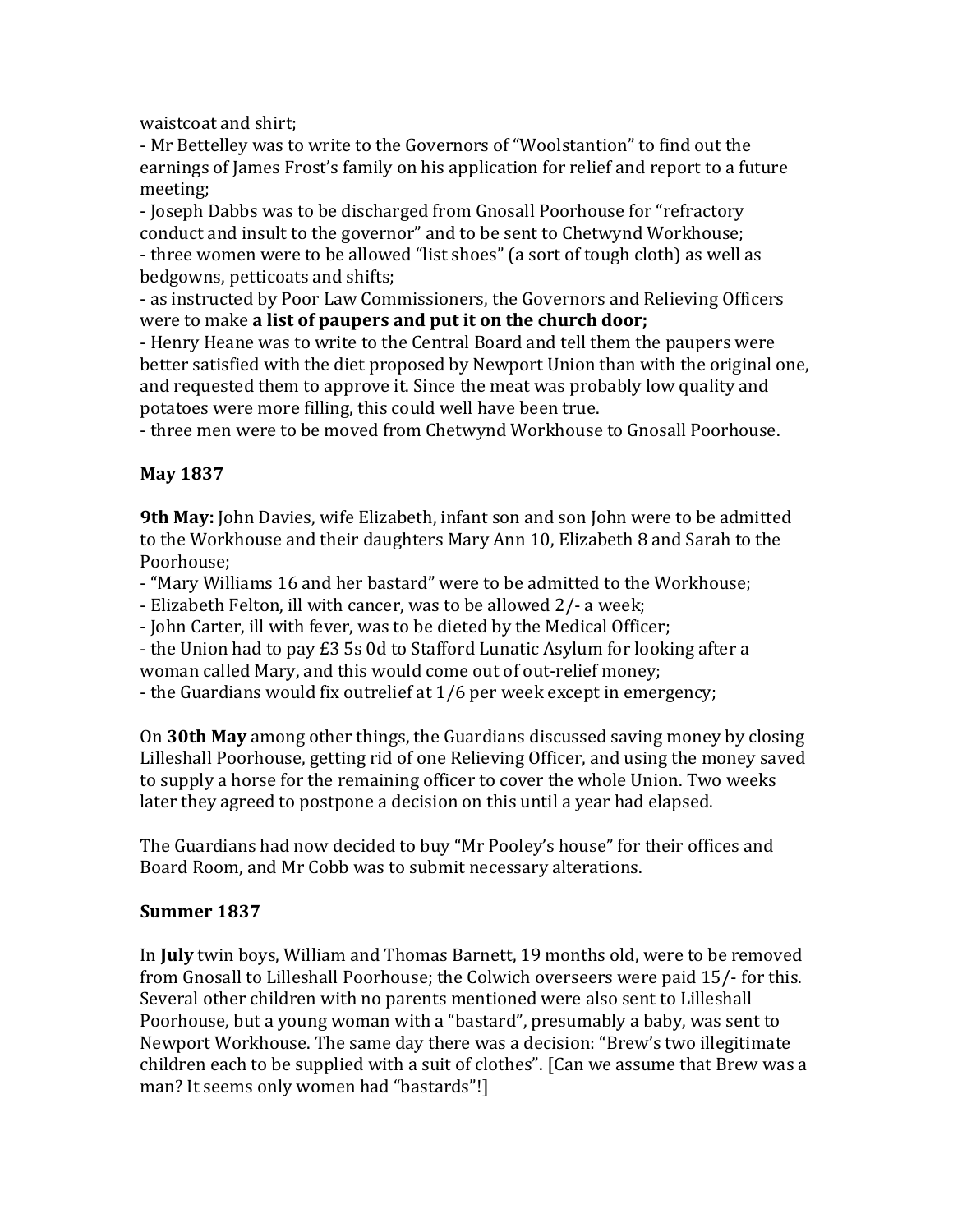Mr Parsons, the agent handling the sale of the Newport house the Guardians wanted for their offices, was refusing to hand it over until it was paid for, so Henry Heane was told to write to the Poor Law Commissioners and ask for an advance of £305. Meanwhile Mr Cobb was to be paid £100 on account by postdated cheque. "By that time the money will be received from the Exchequer Loan Office."

Later in July Messrs Cobb tendered £159 17s 5d for necessary alterations to the proposed Registrar's Office in Newport, and this was accepted. The Building Committee certified that Messrs Cobb's work on the Newport and Gnosall Houses was satisfactory, and the balance of £121 16s 11d was to be paid.

There was an outbreak of **smallpox** at Lilleshall Poorhouse, and in **September 1837** it was agreed to pay £1 per week to the nurse who had cared for the children.

On **24th October** it was noted that Thomas Hodgkiss had gone into Gnosall Poorhouse and not "**delivered up his Goods"** so the Gnosall Parish Officers were told to take proceedings to obtain them. Inmates of workhouses and poorhouses forfeited most, if not all, of their personal belongings, which were then sold by the parish.

On **7th November,** the Guardians decided: "That if Mr Addison Ash has engaged Henry Birch as a servant that a suit of clothes be supplied to him." Thomas Addison Ash was the farmer at Hollies Farm.

At the same meeting, the Gnosall Overseers were instructed to enforce payment due on Thomas Barratt, the putative father of Ann Sanson, aged 12, and she was to be admitted into the Workhouse.

It was now agreed to **close Lilleshall Poorhouse** as there was "sufficient accommodation" elsewhere for the children, and a special meeting was called for the end of the month to discuss what to do with them.

**21st November's** meeting had two items relating to Gnosall:

- "Eliza Vernon 22 another bastard parish Gnosall be admitted to the Workhouse;"

- "That a frock, a pinafore and a shift be supplied to Susanna Lees parish Gnosall."

### The special meeting called about Lilleshall is not in the Minutes book, but on **12th December 1837** it was agreed that **Gnosall Poorhouse in Church Street should be made ready for the influx of children from Lilleshall**:

"That a Grate be upon the Old Mill Room, the floor laid which requires laying, the room whitewashed in Gnosall Poorhouse and such other matters done at Gnosall Poorhouse which may be requisite for the reception of the children; that the Rev Mr Jenkinson be requested to superintend the same and give the necessary orders." [Henry Heane was a solicitor and sometimes leaves out all the punctuation, which I have added here. The entry shows another past use of the building – some kind of mill.]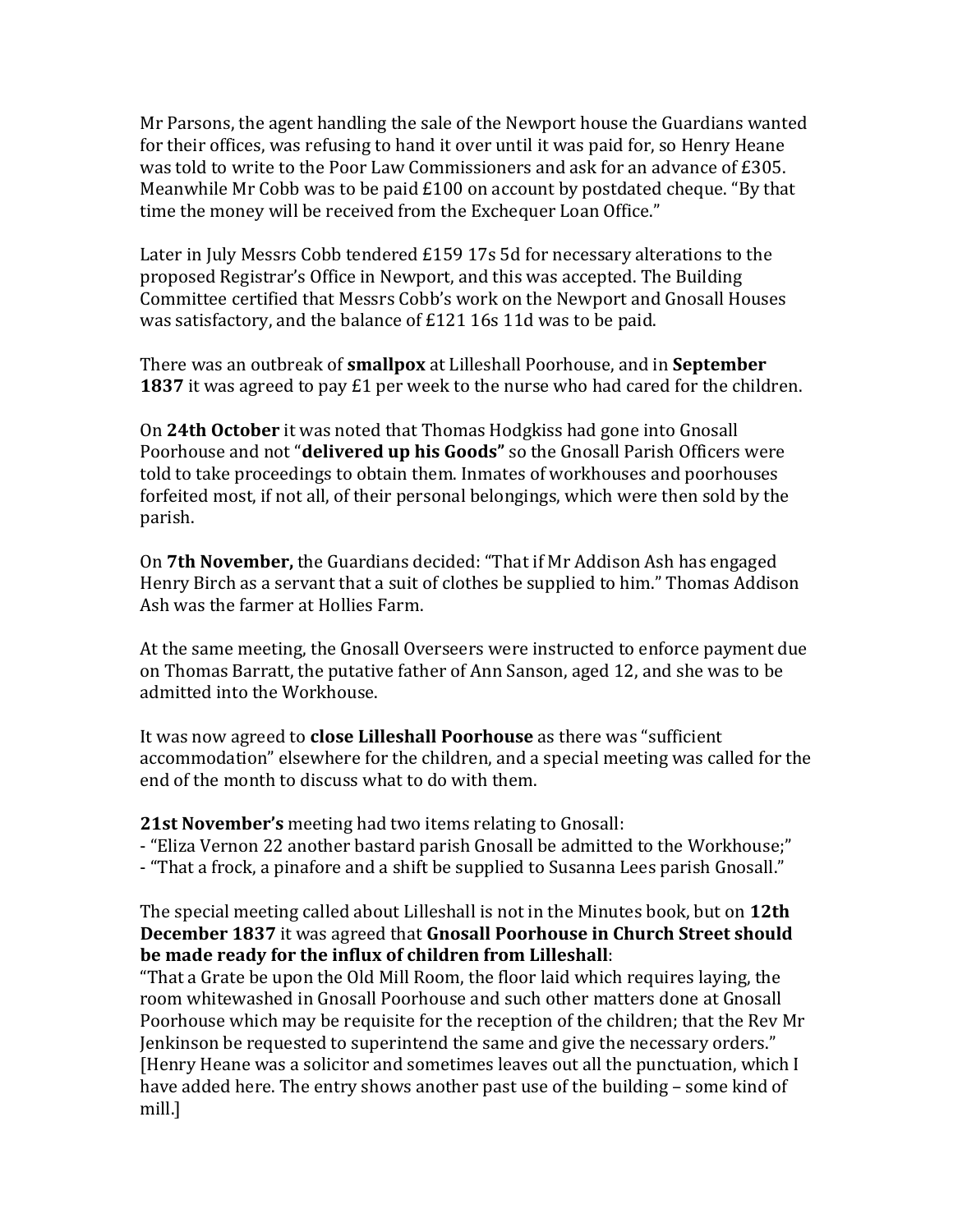The Guardians politely handed back Lilleshall Poorhouse to the Duke of Sutherland's agent, Mr Smith.

The Governors' wives, Mrs Bettelley and Mrs Wilson, were told to appear for examination on 16th December.

On **19th December**, it was agreed the Bettelleys should continue at Gnosall, with Mrs Bettelley now being the schoolmistress there, and the Wilsons would take over at Newport Workhouse. There was a case of measles which the Medical Officer was to see to.

### **1838**

### **Gnosall Poorhouse now had to be adapted to take all the children from Lilleshall Poorhouse:**

#### **January**

On **9th January** Mr Day for the Poor Law Commissioners had suggested alterations to the Poorhouse, and Messrs Cobb were to estimate the costs of these; - Mr Bettelley was to obtain a chamber broom, a wash hand bowl, a deal table, a tea

kettle, a bucket and two clothes horses for Gnosall Poor House;

- Books from the Society for the Propagation of Christian Knowledge were to be obtained by the Rev. Mr Lloyd for the use of the Poor House.

- Meanwhile the mattresses at Lilleshall Poor House were to be taken to Newport Work House by the able-bodied paupers (on foot, presumably: about three miles) and Mr Pritchard was to obtain some rugs.

On **25th January** more decisions were made about **oakum picking.** It was agreed to accept "the offer of the Old Park Company to take the oakum at 27/- per hundred if the Union will take ropes according to the sample now produced at 15/- per cwt free of carriage be accepted." Old Park was a large ironworks at Wellington. The plan presumably was to have old rope delivered to the workhouse to be returned as oakum to the company.

It was also agreed to pay the Shrewsbury Canal Company £5 7s 3d for [old] ropes.

The oatmeal supplied by Mr Nickisson was to be returned and one load at 37/ ordered.

**20th February: preparations for the children** continued. It was agreed to order "1lb of worsted, two pieces of tape, twelve yards of blue cotton for girls, 20 yards of calico for children's shirts and shifts, 1/4lb of brown thread, and a clothes brush".

There was a dispute going on with Lilleshall Parish who wanted a quarter's rent for the Poorhouse. Mr Day for the Poor Law Commissioners had recommended the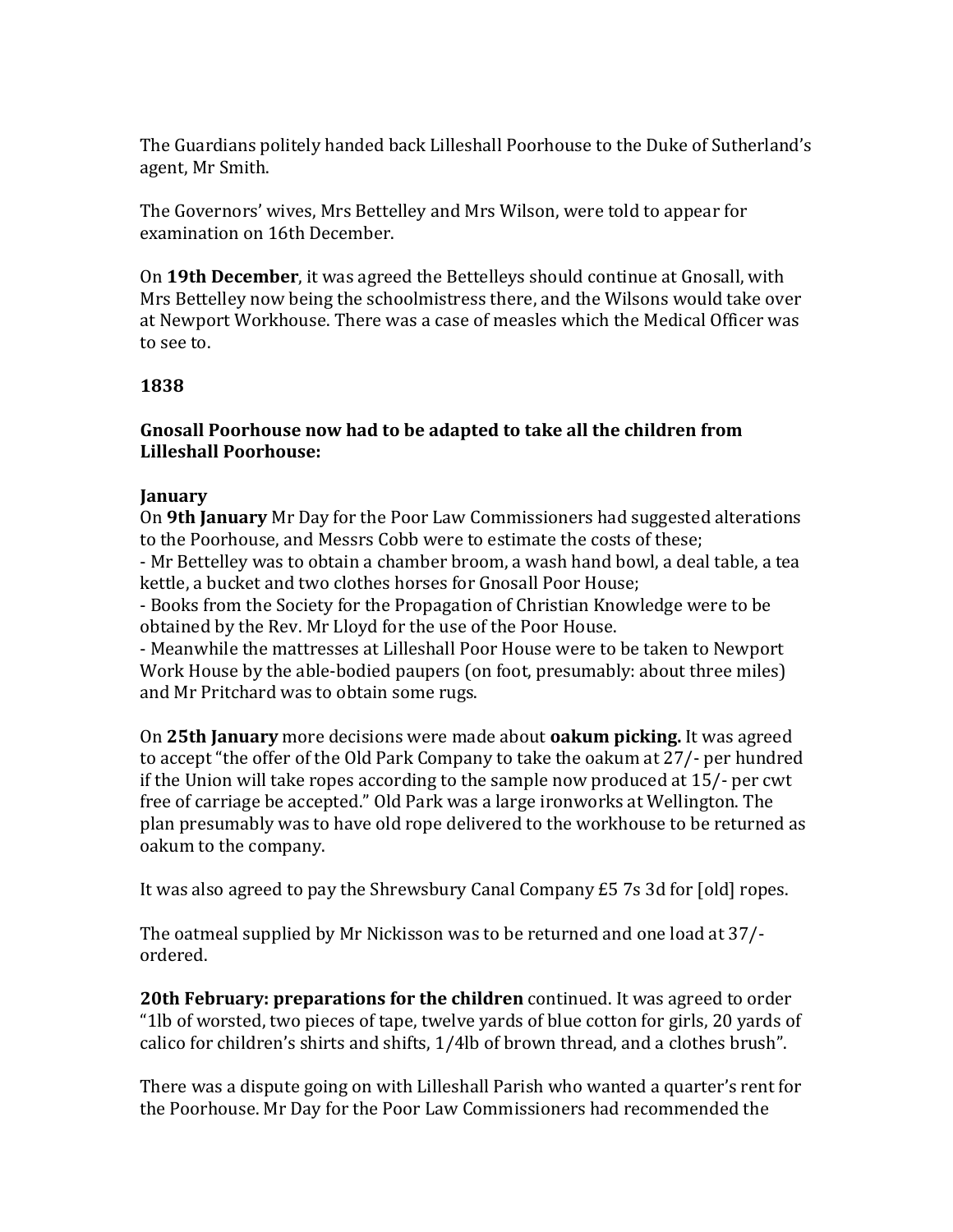Guardians pay half "although Lilleshall parish had no legal claim to it".

A door was to be put at the foot of the staircase in the sick room at Newport Work House and not be removed.

### **March 1838**

**6th March:** A Gnosall woman was reported by the Medical Officer of Stafford Union to be capable of being removed from Stafford Asylum, and the Constable of Gnosall was to go and fetch her.

Since "James Johnson's bastard child" was chargeable to the Parish of Gnosall, the Overseers must enforce the maintenance order against him.

**13th March:** there had been a slip-up - "Instead of two shirts ordered last week to be given to Thomas Harrow, two sheets be given."

Messrs Cobb were to whitewash Newport Workhouse and Gnosall Poorhouse; and more lavishly, Messrs Cobb were to have the woodwork at the New Board Room and Register Offices (in Newport) painted with two good coats of paint.

From 27th March, the Governors would meet fortnightly.

**20th March:** Mr Bettelley was requested to go to Bilston and fetch the three children of Widow Pickstock who had recently died, unless their grandfather Mr Challenor would fetch them.

The Governors would now meet in their new Board Room and Mr Brown and Henry Heane were to get the necessary furniture.

**27th March:** there had been resentment at having to bear the cost of burying other parishes' paupers and it was decided that "from and after today **no coffins or funeral fees be allowed to paupers residing in parishes outside this Union** because this Union is forced to bury paupers of other parishes not included in this Union who may be visiting and may die herein."

The Guardians furthermore decided that: "No coffin be allowed for Widow Nagginton's child and 1/6 a week be taken off her pay."

- and, "that from and after this day in new cases **no outrelief be given to any outlying paupers or to paupers not belonging to this Union,** and that in all cases of application for relief on its being ascertained that the paupers so applying do belong to this Union, that the parish from which such application is made, be requested to send such paupers to this Union without the expense of an order of removal and that all Unions be requested to adopt a similar plan with regard to this Union."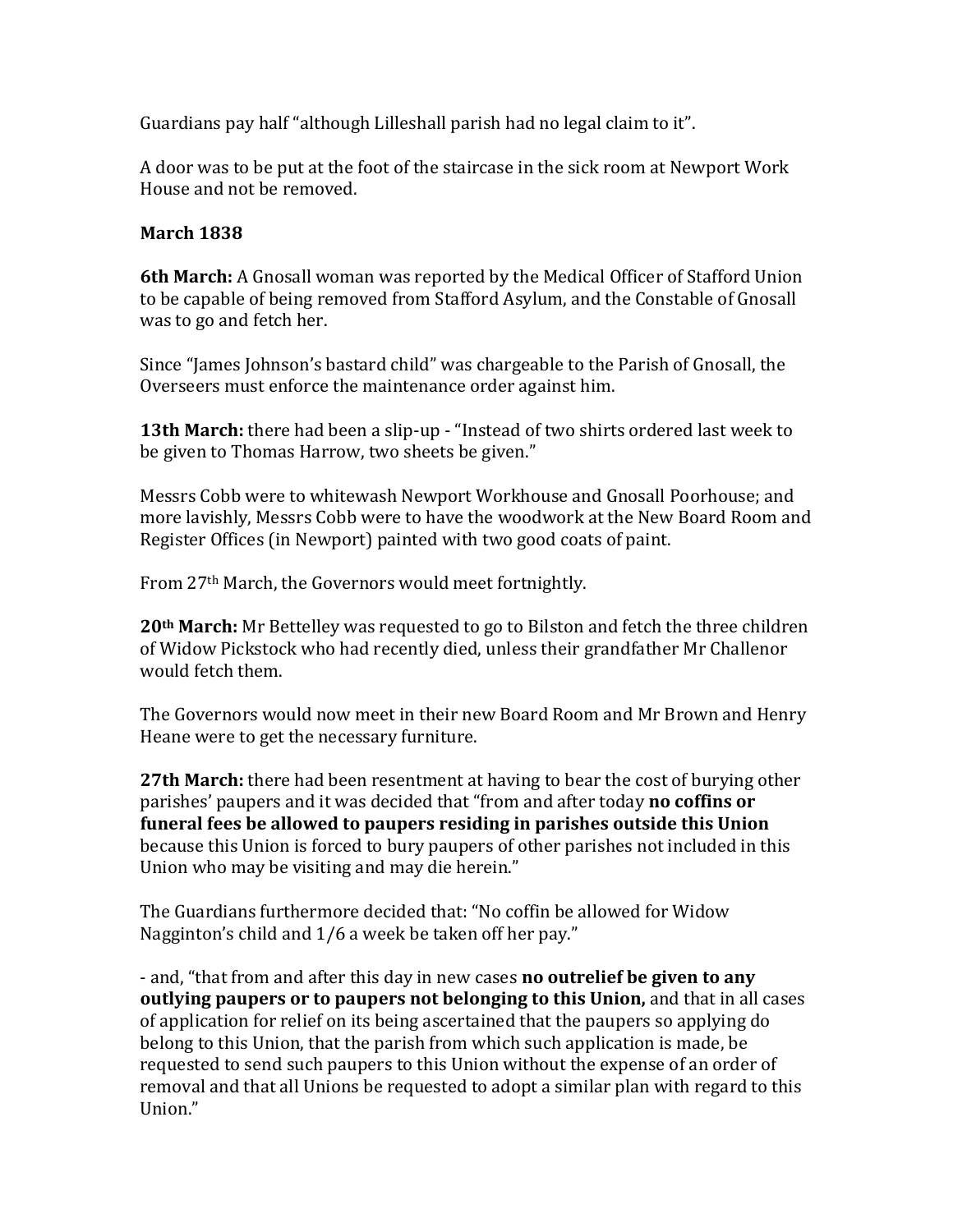Having sorted that out, the Guardians agreed to pay Messrs Cobb £100 for their work on the New Board Room and Register Office, and ask them to supply three tables, two dozen chairs, and fire irons and fenders.

On **24th April** it was agreed that the Magistrates, who had asked if they could use the new room at the Board's Newport house, were to be told they couldn't.

A store of flour, cheese and butter proportionate to fortnightly wants was to be kept at the Workhouse for distribution in out relief via tickets.

There is a baffling minute as follows: "The Committee's Report about the Yard at ........... [name missing] by which the Rev. Mr Jenkinson is to be allowed the soil on his finding the gravel be put into effect under the Committee's superintendence, a corner of the garden being reserved." This may be something to do with the small garden at Gnosall Poorhouse.

The Rev. Mr Jenkinson (of Gnosall) was to purchase 24 cwt of cheese for the use of the Houses of the Union.

### **8th May:**

It was agreed to receive and adopt the Visiting Committee's report on **the proper classification of the poor at Gnosall;**

- that the room the Committee recommended the Governor and Matron use at Gnosall Poorhouse "be properly coloured and put in a proper state for them"; - that the House with the Guardian's Boardroom and the furniture in it be insured for £250;

- that the fan light over the door (at the Boardroom House presumably) be altered by Messrs Cobb.

# **19th June:**

Mr Lee's tender for £5.10s was to be accepted "for painting with two coats of paint the inside and outside of Gnosall Poorhouse and also his tender for zinc spouting at 5*c* per foot."

# **17th July:**

The Poor Law Commissioners had instructed the Guardians to appoint a chaplain each for Newport Workhouse and Gnosall Poorhouse.

# **August – Improvements requested at Gnosall Poorhouse**

**James Bettelley and his wife were evidently not happy with the state of Gnosall Poorhouse and requested various improvements**. The arrival of the children from Lilleshall Poorhouse – which would have included some originally from Gnosall - must have put pressure on space and it's obvious James Bettelley wasn't happy with the room he was left with for his personal use. An inspection was made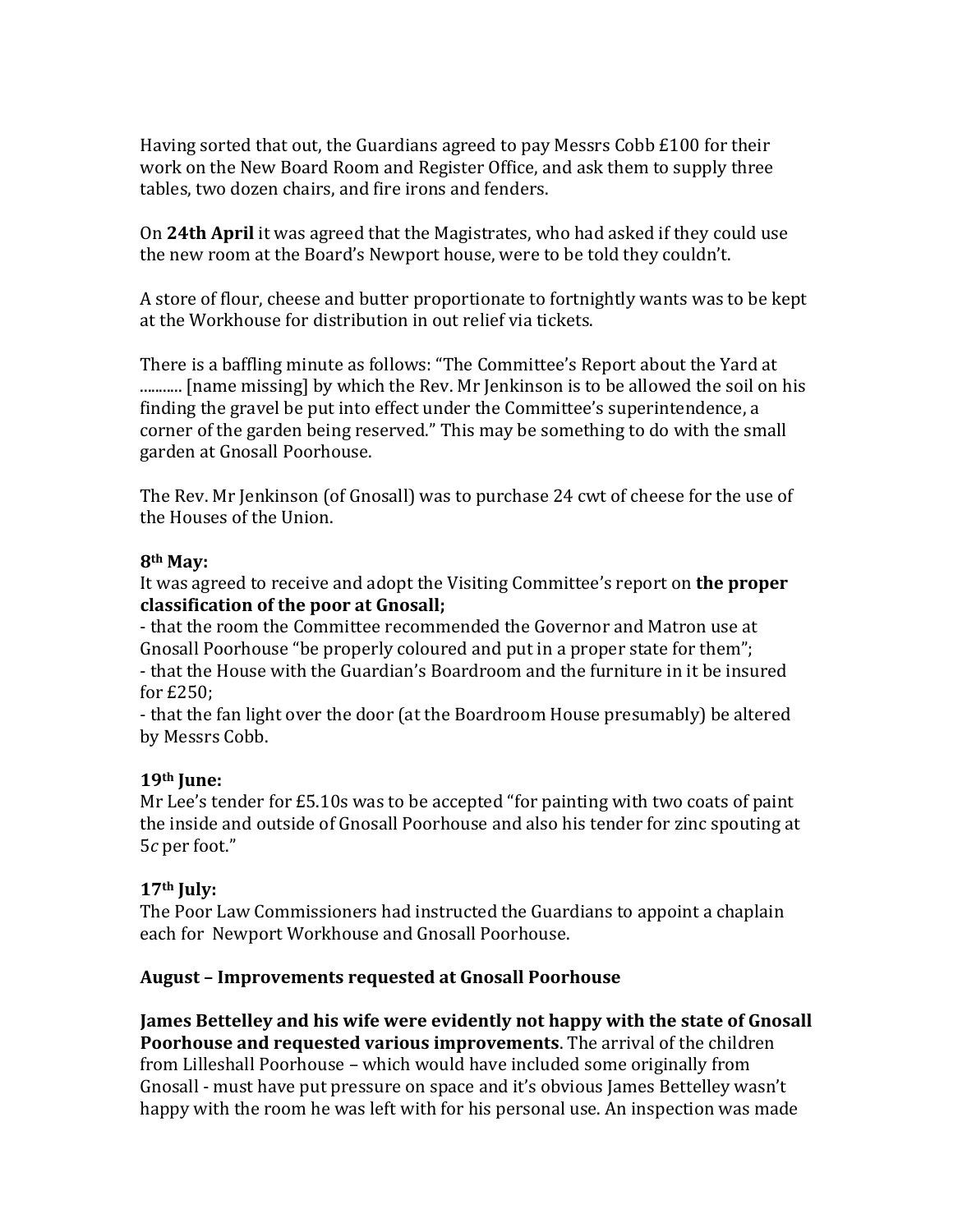and a report made in the minutes on 18th August as follows. [The italicised lines are the committee's responses to the Bettelleys' requests.]

### "1838 August 2nd

The following Gentlemen having met at the Gnosall Poorhouse according to appointment this day being members of the committee, Mr Boultbee, Mr Jenkinson, Mr Chapman and Mr Lloyd. The following resolutions were adopted:

- 1. Guardians are requested to look at Ceiling in School Room. If it falls it will kill or injure some of the Children, it is unquestionably insecure. *School Room Ceiling to be made secure by a piece of wood*
- 2. School Room Windows or some of them should be made to open *It is considered that the Windows that now open are sufficient*
- 3. Garden Wall should be coloured *Garden Wall should not be coloured*
- 4. Something was said about Window in Outer wall to light Staircase. *A Window in Outer Wall to light the staircase be made*
- 5. Some Horsehair Mattresses are much wanted *New Mattresses to be made*
- 6. Windows should be leaded, they are bad *Windows should be new leaded where wanted. Mr Lord of Gnosall to send in an estimate by the next Meeting of the Guardians of the repairs wanted*
- 7. Pump Spout to be turned *Pump Spout to be turned as well as Cistern*
- 8. The Committee will be pleased to consider and inform the Matron which Room they will select as a store Room when the intended Rooms are taken from the Governor for it is beyond his capacity to do so. *The first room on the right hand will be made into a store Room*
- 9. There is but one able bodied woman beside the Girl Hampden whose period of remaining depends upon her parents to assist in the management of near fifty persons for the others are mere Ciphers which is enough to kill a horse much more a Woman as two of the children are extremely filthy in their habits *The question of the able bodied assistance required is postponed until the next Meeting of the Board of Guardians at Newport*
- 10. The Poor House yard to be levelled by J Husselly of Bromstead under the directions of the Reverend Mr Jenkinson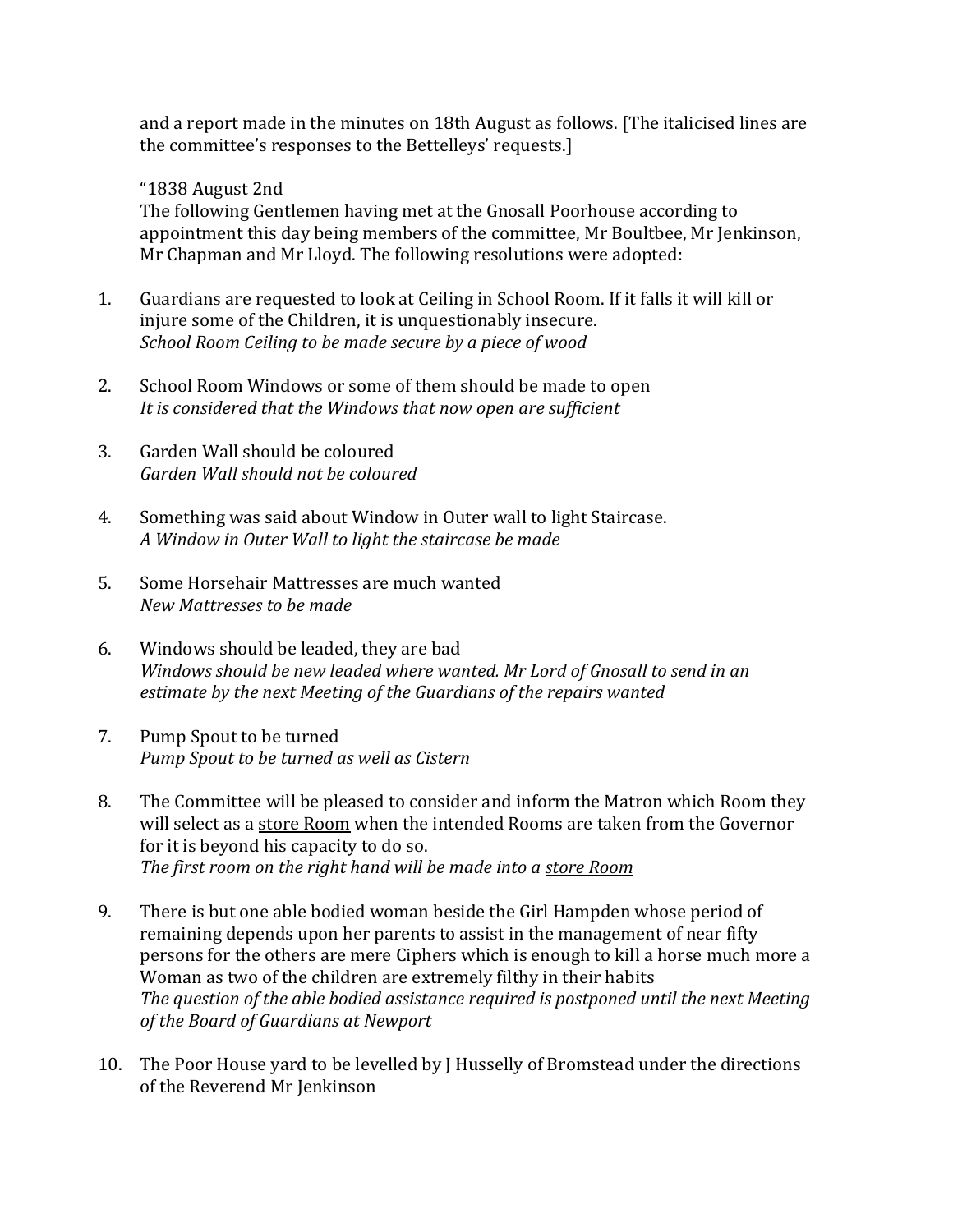*The brick Causeway adjoining the House to be taken up and relaid. A proper quantity of gravel to be laid on the surface of the Yard. The gravel to be drawn under Mr Jenkinson's directions the price per cart load with 8 Horses to be 2/- [10 new pence] The back passage to Poorhouse to be paled off from the adjoining passage The Ash House to be built 8 feet from the adjoining building "about four yards of brickwork"*

*The Roof of School Room to be cleared of Moss and tiles to be put in where needed.*

James Bettelley had also privately written to the Poor Law Commissioners about his grievance at having a room taken off him (No. 8 above), and Mr Day for the P.L.C. reported this to the Newport Guardians: "he had stated that the Guardians were about to take away from him the only habitable Room in the Poor House."

It was ordered "that **Mr Bettelley be publicly reprimanded by the Chairman** for his representation to the Poor Law Commissioners that the Board were about to take away from him the only Room that was fit for him to sleep in the Gnosall Poor House without acquainting the Board of Guardians with the fact of him having done so."

James Bettelley was "also censured for the disrespectful tone of his observations used in his Memoranda left for the Visiting Committee on Thursday 2nd August."

#### **25th September:**

In response to the direction from London to appoint chaplains, the Guardians replied that this was unnecessary. In Newport the inmates could walk to church attended by the Master, and:

**"The Poor House at Gnosall being situated within 100 yards of the Parish Church of Gnosall and the Reverend Mr Jenkinson the minister of the Parish having offered to attend at the Poor House at least once a week**, the Guardians do not consider it necessary to appoint a paid chaplain and it is hereby ordered that all poor persons in the House belonging to the Church of England who are capable of divine worship do regularly attend on Sundays accompanied by the Governor."

In addition, it was ordered that "the Parish Officers of Gnosall and the Relieving Officers do have John Hampston taken before the Magistrates as an idle, drunken and disorderly person to be dealt with according to law."

#### **9th October 1838**

At this meeting it was agreed "that the paupers in the Gnosall Poor House be only employed at work from 9 in the morning till 12 and from 2 in the afternoon till 5 in the Evening and that in the intermediate hours they be allowed to walk in the yard."

#### **December**

It seems **James Bettelley** had annoyed the Guardians irretrievably. In December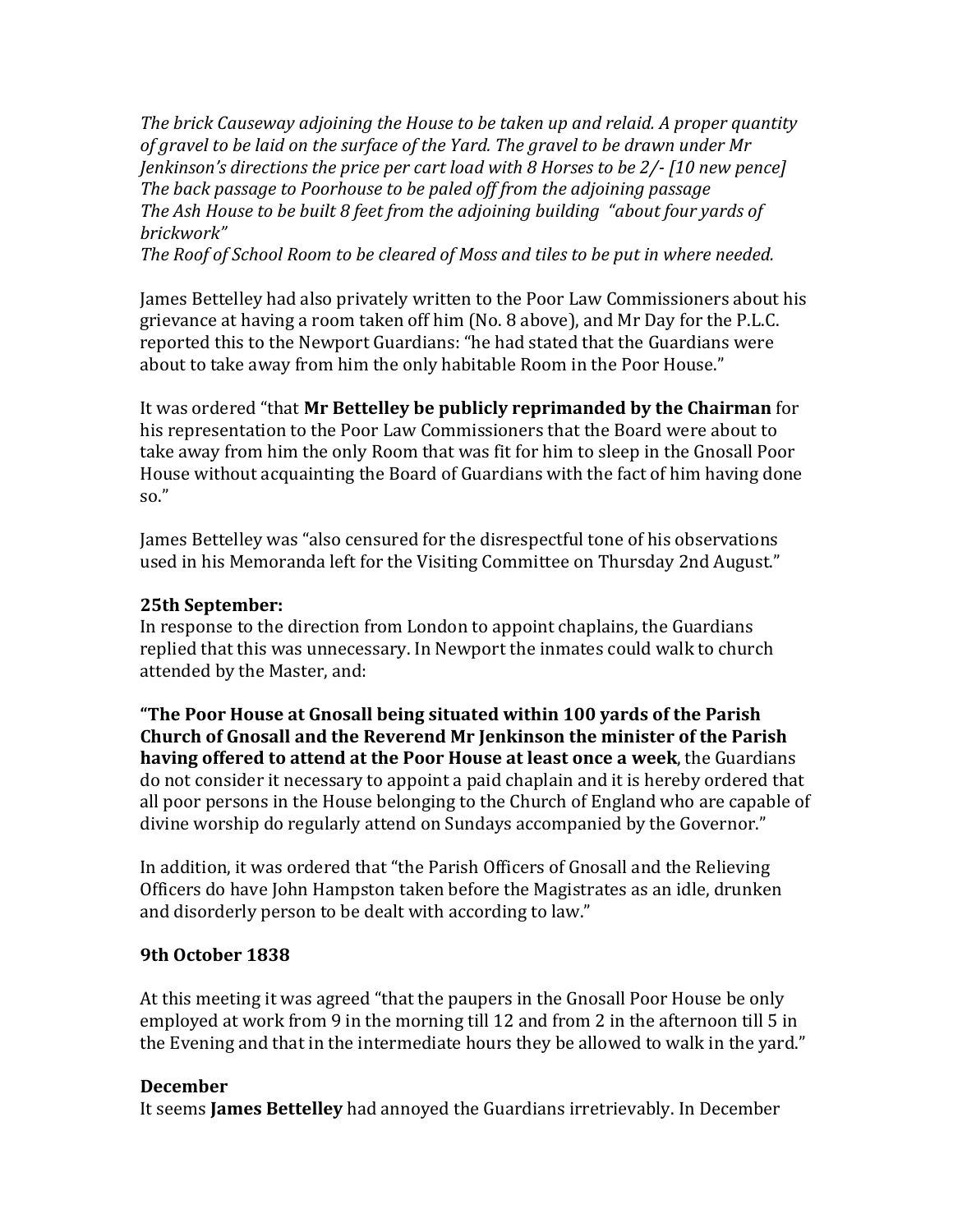1838 the Board called a special meeting to discuss "the conduct of Mr Bettelley the Relieving Officer of the Gnosall District in not paying over a sum of £1.0.0. credited by the Norbury liberty in the quarter ending Lady Day as well as for not paying over a sum of £21.0.0. entered in his accounts as paid which still remained due to the Lunatic Asylum on account of the Gnosall pauper lunatics."

Probably he had just got behind with his accounts but he was **dismissed** on 18th December and his wife resigned as Matron. Mr Wilson from Lilleshall took over the Poorhouse at Gnosall temporarily.

Following the dismissal of Mr and Mrs Bettelley, the Guardians instructed Henry Heane to advertise in the *Staffordshire Advertiser* for replacements*.* On 22nd December 1838 this advertisement appeared: "WANTED, a Man and his Wife, without incumbrance, capable of fulfilling the offices of GOVERNOR and MATRON of the Gnosall Poorhouse. The Governor will also be required to act as Relieving Officer of District No 2 of the Newport union. Salary £60 per annum Board and Lodging". It added pointedly, "No Persons need apply whose characters will not bear the strictest scrutiny, and who are not perfectly competent to fulfil the duties which belong to the respective situations." The Guardians would select from the testimonials those they wished to interview.

It was **John and Mary Hawkins** who got the job. Apparently there were still problems with the Governor's bedroom because the following June the Governors agreed to have a lock and latch put on it.

### **1839**

Things settled down to more of a routine after this, so only unusual minutes will be mentioned:

On **10th June,** it was decided to get a Slipper Bath for Newport Workhouse (a bathtub with a high rising back). Gnosall got one the following year.

Messrs Cobb were told to build a place in the Workhouse for giving out-relief where the inmates couldn't contact the outdoor recipients.

On **24th June** it was ordered that "a lock and latch be put on the Gnosall Governor's Bedroom".

On **27th August,** Henry Heane was told to obtain a copy of **"the New Bastardy Act and Poor's Case Act** [?]" for his own use. [The "bastardy clauses" of the Poor Law Amendment Act of 1834 had made it almost impossible for mothers of illegitimate children to get support from the father – such cases had to be heard at county Quarter Sessions and could only be initiated by Overseers or Guardians. They also needed strong proof. In 1839, the hearing of the cases was brought back to local magistrates at petty sessions and in 1844 the clauses were overturned by a new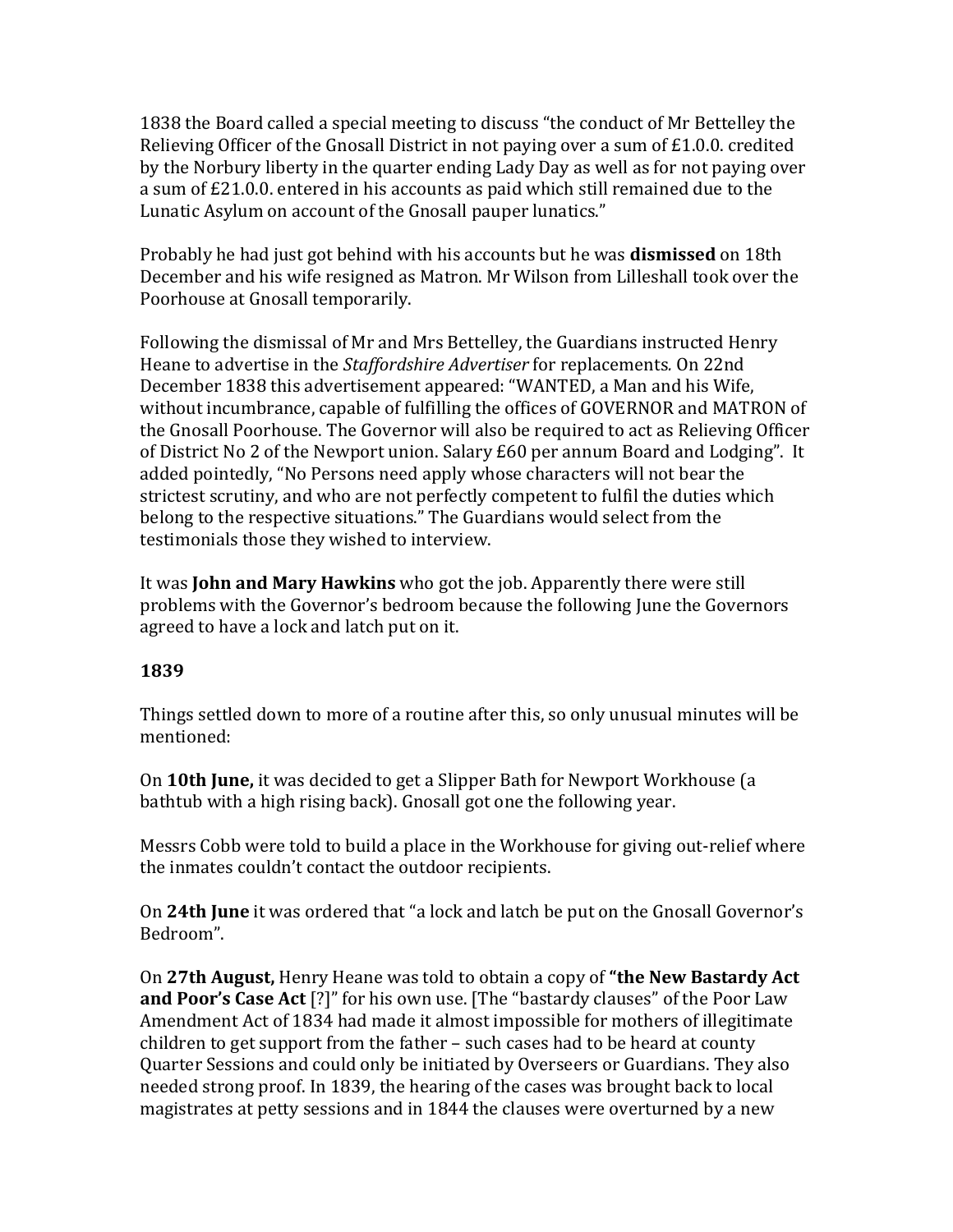# Act.]

At the same meeting, the Gnosall Overseers were told to summon John Moore to support his grandchild.

# **1840**

Entries for this year concerning Gnosall include a decision in **January** that a Slipper Bath be provided for the Poor House and one in March to reduce Widow Badger's pay.

In Newport, Harriet Dyke "absconded from the Work House taking with her the Work House dress and also a Gown Shawl and bonnett belonging to another pauper in the House" in **February** and it was ordered she be arrested and prosecuted.

In **March**, there was a case of **medical negligence**. William Allman died allegedly from the neglect of the Medical Officer of District 1. An extraordinary meeting was called which agreed the death had resulted from want of attention on the Medical Officer's part and they hoped it wouldn't happen again.

# **1841**

In **August** it was agreed to get a **furnace** for Gnosall Poor House.

In **December,** it was decided to provide a nurse to "to attend to the women who have fits" at Newport Workhouse, and that they should be kept separate from the others. The men's working room at Newport was to have a church stove and the room kept ventilated.

# **1842**

An order came in from London in April to **appoint another Medical Officer**, but the Guardians argued that although the acreage was large, the population was small, and it was unnecessary.

In **June**, Henry Heane was told to write and say that there weren't any other qualified Medical Officers anyway.

In **July** the Guardians agreed to oppose "certain clauses" in Lord Ashley's bill against the employment of boys under 13.

By **August** the Guardians were running out of space – there had been an increase in paupers and the Workhouse was full. Henry Heane was ordered to find an extra building. **The Gnosall Churchwardens offered the use of a house and premises rent-free in Gnosall, and this was accepted.** (Does anyone know where this was?)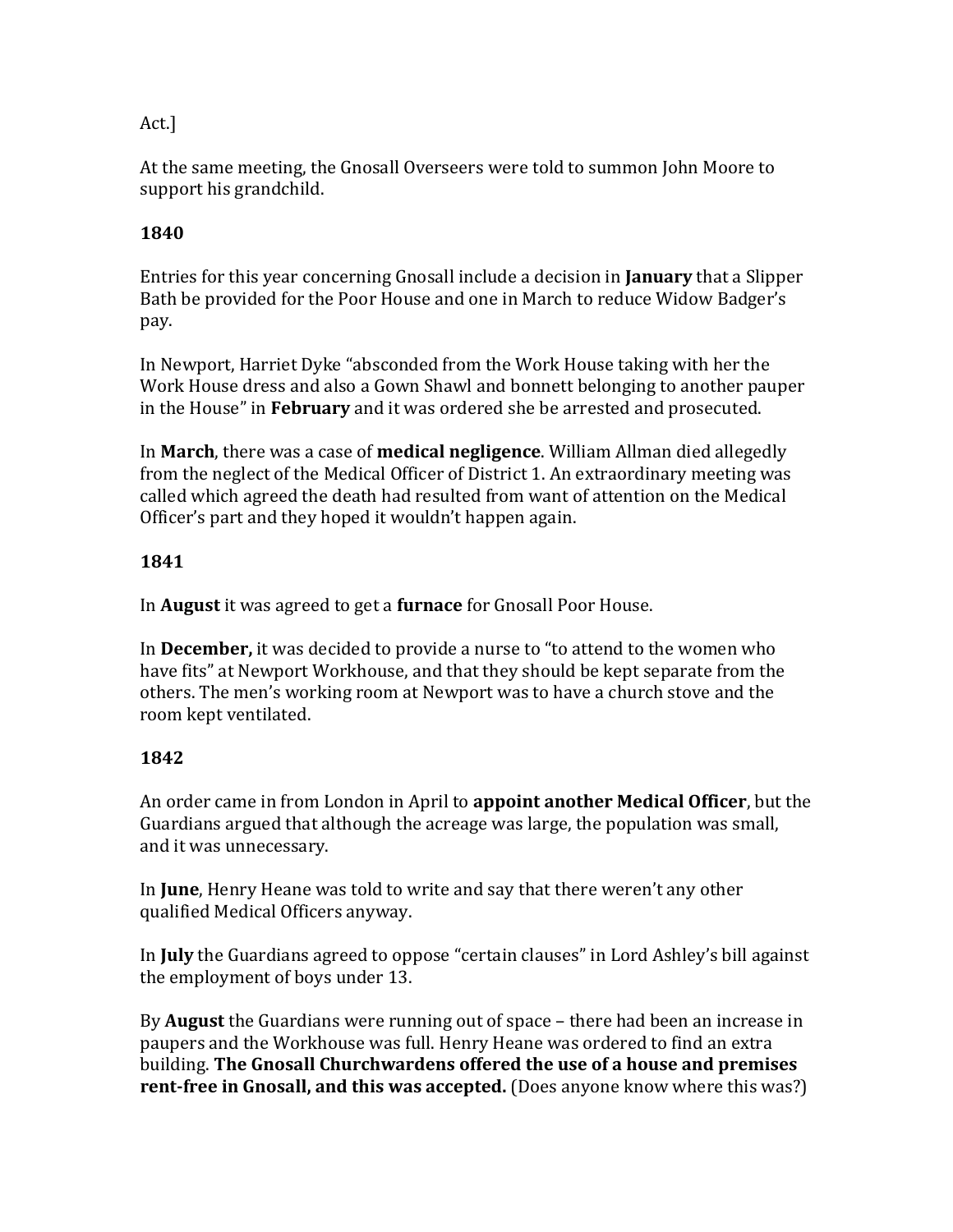There was also now at extra house in Newport, and 15 double and 15 single iron bedsteads were to be ordered for this, as well as other necessary materials.

The Poor Law Commissioners in London had continued to insist the Guardians appoint another Medical Officer and the Guardians retorted as follows:

"The Chairman and Guardians are sorry that any difference of opinion should exist between themselves and the Commissioners respecting the Medical arrangement but having after mature consideration formed their opinions on the 19th day of April last a copy of which Minute was transferred to the Commissioners, they deem it unnecessary to enter into the consideration of the question and they beg respectfully to again refer the Commissioners to that Minute."

In **October**, it was agreed to advertise for **meat** again:

Beds & Rounds of Beef with Bone at per lb Sticking pieces  $&$  chucks with the horn end cut off with bone at per lb Suet at per lb Mutton at per lb

In **December** the Guardians ordered that Tramps be employed for two hours only at work after breakfast.

## **1843**

### In **March** it was decided to **split the Union into three**:

- 1. Newport, Chetwynd, Forton, Adbaston, High Offley, Weston Jones. Salary £50 pa
- 2. Gnosall, Norbury, Hochton, Woodcote, Chetwynd Aston. £50
- 3. Edgmond, Lilleshall, Longford, Church Aston, Tibberton, Cherrington, £40

Mr Duncafe was to be Medical Officer of No 1, Mr Lindop of No 2 and District No 3 to be advertised. The Poor Law Commissioners had carried their point about the third Medical Officer.

Two women were causing trouble – Ann Jones was ordered to be sent to jail for refractory and disorderly conduct, and Eliza Hampton had been changing her mind about leaving the House – if she did it again, she was to be punished.

In **April** perhaps because of overcrowding, it was ordered to "ascertain which of the Paupers other than Able bodied can be placed on Outdoor relief" at Newport "and that they do at once place them on Outdoor relief." Messrs Wedge, Bentley and *Tuonce* (?) were to do the same for Gnosall.

In **May** it was decided that "the **Suet pudding day at Gnosall Poor House** be on Sundays instead of Fridays so that the Poor thereby may be the better enabled to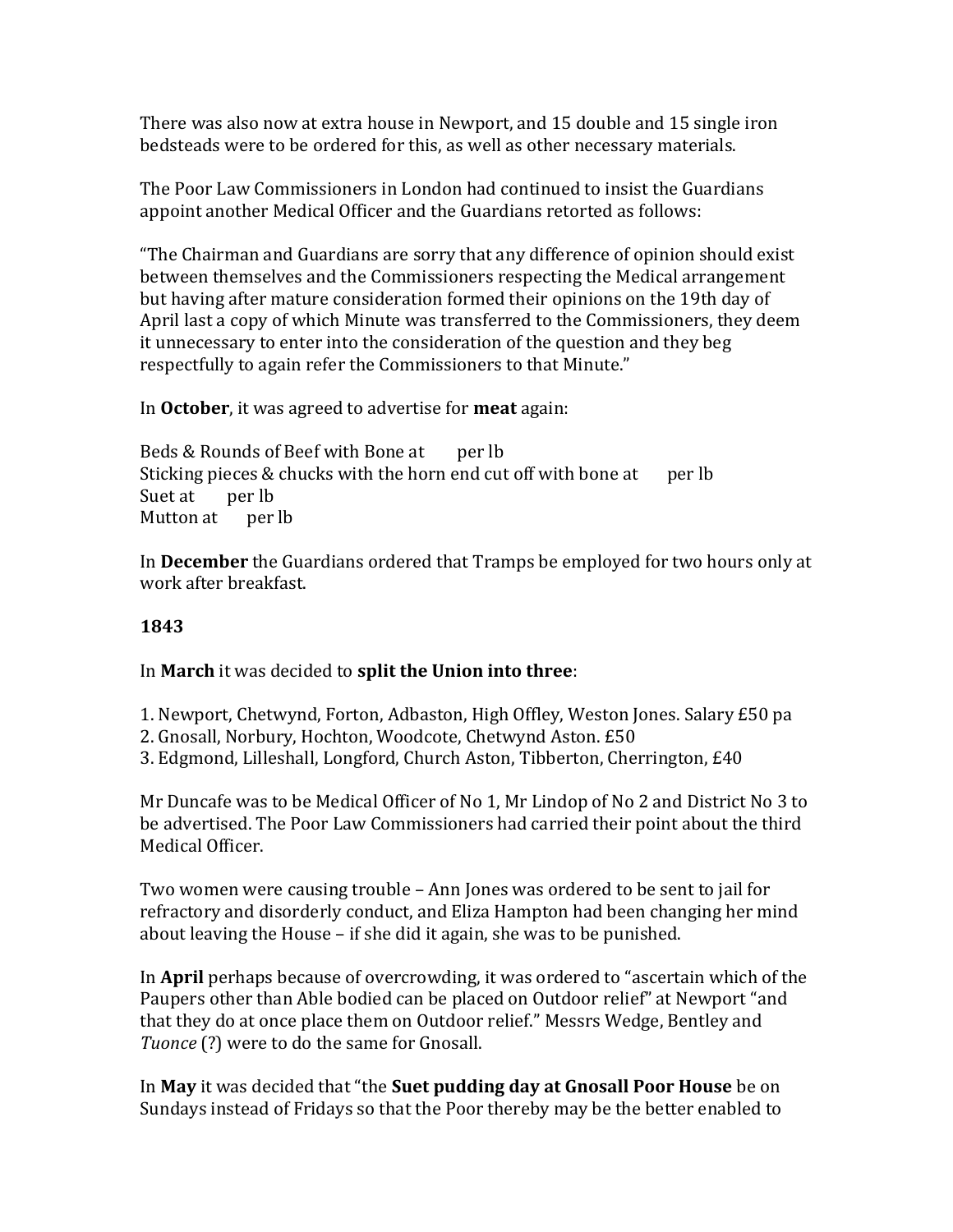attend Church and that the Meat days be had on Fridays instead of Sundays."

In Newport, Henry Heane was to look for "temporary accommodation for the Tramps so as to make more room in the House".

The Commissioners had apparently written telling the Guardians they must make the recipients of relief work. Henry Heane was asked to reply "and inform them that from the local nature and character of the country it is utterly impossible for the Guardians to find employment and to suggest to the Commission the propriety of their sending an Assistant Commissioner when the Board will call a special meeting at which he could attend and the subject might be discussed."

In **June** there was an attempt to find extra work at Lilleshall: it was agreed: "that Mr Smith Agent to the Duke of Sutherland be applied to on behalf of the Guardians of this Union to ascertain if his Grace will consent to allow 10 or 20 Acres of his land to be let to the Guardians to be trenched by the Parishioners and able bodied paupers now unemployed in Lilleshall Parish."

The Medical Officer dispute with the Commissioners simmered on; they didn't approve of the Medical Officer for District 3 (Lilleshall) being on a lower salary. In **July** Henry Heane was told to write and inform them "that the Salaries for the Medical Men for Districts 1 & 2 were made more in amount because the acreage was not only considerably more than No. 3 but in each of those Districts there was a Workhouse."

The same month, after an extraordinary meeting, it was agreed to take Cinder Hill from the Lilleshall Company and employ the outdoor paupers breaking stones. George Davis of Donington Wood was to supervise them.

In **October** the Guardians decided that all Tramps applying for relief be first examined by the Police.

In **November** the Board, noting how efficiently Mr Hawkins at Gnosall performed his dual duties as Governor and Relieving Officer, unanimously decided to cut costs by **getting rid of the Newport Relieving Officer:** "as the Governor of the Poorhouse of Gnosall very efficiently performs the office of Relieving Officer of District No. 2, it is considered that the Governor of the Newport Workhouse may as easily perform the duties of the Relieving Officer of District No One."

# **1844**

In **May**, it was decided "that the Police Officers and Constables be instructed to search all vagrants applying for relief and make them give proper account of themselves, which unless they can do that the Police or Constables do forthwith carry them before the Magistrates and get them committed as vagrants."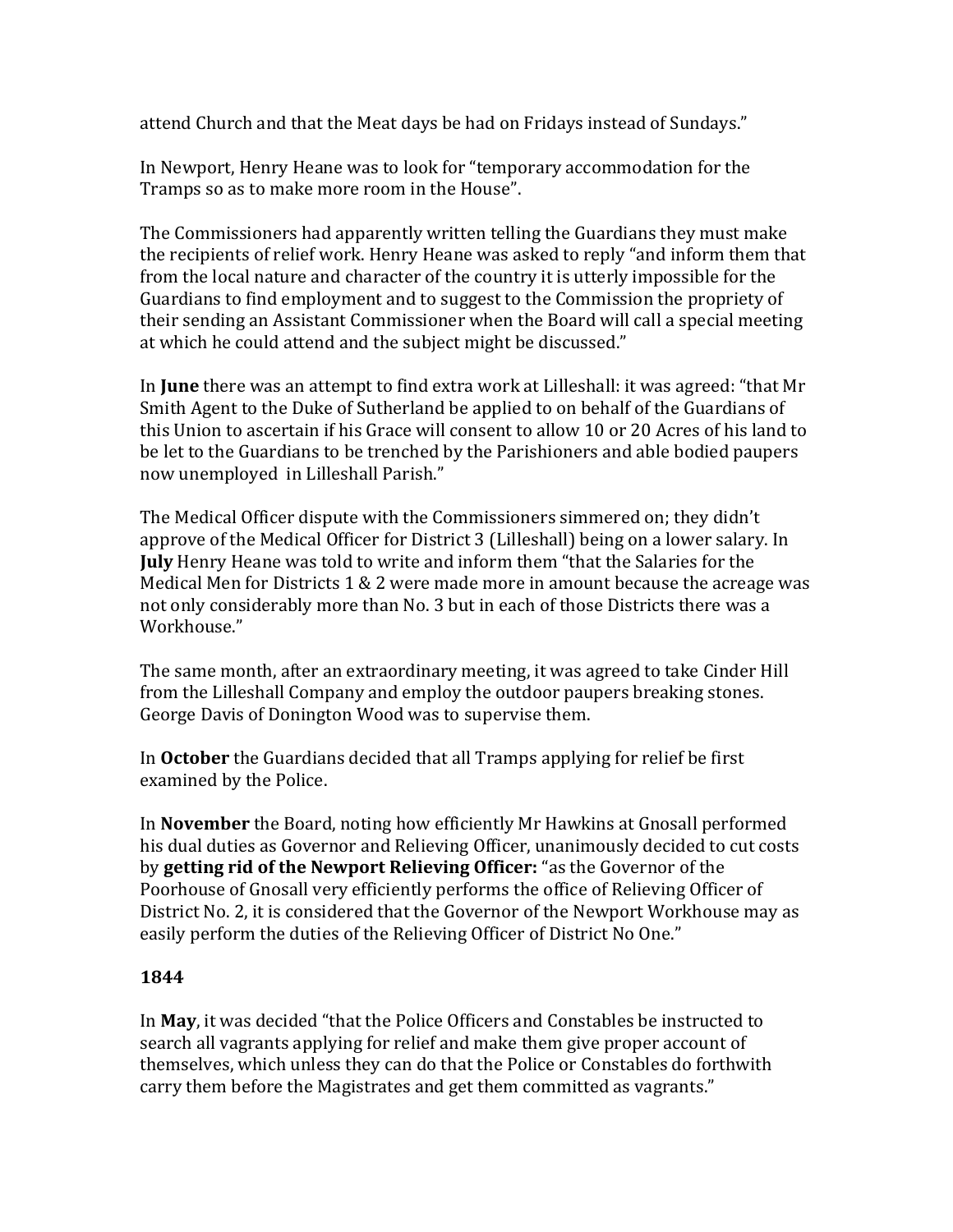In **June**, the Guardians decided that an unnamed vagrant "be taken before the Magistrates for tearing his clothes to be dealt with according to law."

In **August** it was agreed that Mr Hawkins at Gnosall could get **Spelling Books** for the use of the Poor House children.

### **1845**

In **October** it was decided to get a "Kibble Mill" for Newport Workhouse.

In **December** it was ordered "that Messrs Boultbee & Belcher do make such arrangements as may be necessary for erecting **Walls between the Privies at Gnosall** and making such other alterations as may seem necessary."

#### **1846**

In **May** the Guardians decided to have the Workhouses whitewashed and other necessary repairs done.

There had been a dispute between the parishes of Gnosall and Wrockwardine about the Sarah Bradbury's transfer to Gnosall. It was heard by **magistrates at Hay** in **August** and they demanded Henry Heane produce the Union Books for them. He refused to do this and they threatened to imprison him. In September the Board recorded "their perfect approval" of the clerk's action and regretted the magistrates' attitude. This resolution was to be sent to the magistrates and to the Poor Law Commissioners.

In **October 1846**, the Guardians agreed to discuss what to do about the "outlying poor" (poor from parishes outside the Union) as other Unions were now refusing to help paupers from within Newport Union.

Some decisions to **help Gnosall Poorhouse** were taken: "a dozen pair of Ironbedsteads be ordered by the Clerk for Gnosall Poorhouse": - "**two able-bodied women be sent from Newport to Gnosall,** the Board considering that there is not at present sufficient help there"; and - "that the **following repairs be done at Gnosall** viz The house to be spouted A new Cistern to the pump A new table in the Children's Room New steps to the door And one coat of paint to the inside and outside."

In November it was decided to **discontinue relief to "paupers not resident in the Union";** and to charge relief to those resident in the Union to their respective parishes.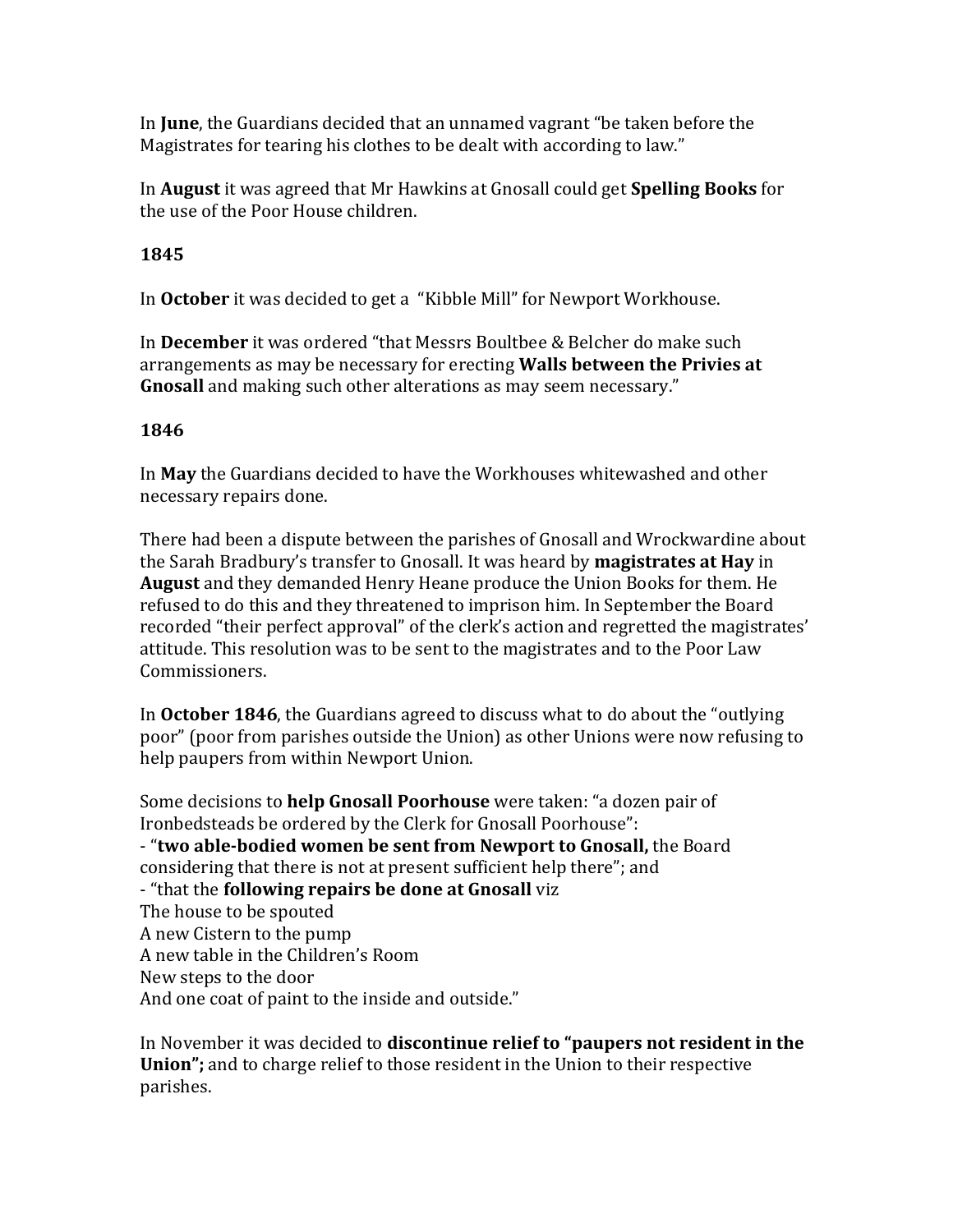## **1847**

In **January** it was agreed to appoint a **schoolmaster or mistress** to Gnosall Poor House, and March **Mrs Selman** was appointed "Schoolmistress to the children at Gnosall Poorhouse at £20 p.a. out of the house she finding herself everything".

In **April** it was decided "that the House at Gnosall be whitewashed under the superintendence of Mr Belcher and the steps to the Cellar turned."

### **1848**

The Poor Law Commissioners wanted Newport Workhouse enlarged. They had asked about **accommodation for the sick at Gnosall.** In **January** the Guardians replied: "the two rooms referred to are capable if required of holding more beds without any inconvenience to the sick should such a necessity arise." In real emergency "there are other rooms in the Poorhouse which could be appropriated."

### In **March,** the **Union was split again, this time into four districts**:

1. Newport (2497 pop./801 acres), Forton (362/7656), Adbaston (610/5330), High Offley (658/3520), Weston Jones (143/1227), Chatwell (90/500) 2. Gnosall (2321 pop./10,500 acres), Norbury (210 pop./4043 acres) 3. Chetwynd, Woodcote, Chetwynd Aston, Edgmond, Church Aston, Longford, Tibberton, Cherrington, Stockton (total pop. 3557/13188 acres) 4. Lilleshall (3851 pop./6136 acres)

In **June** the Guardians approved **vaccination contracts** for the Houses.

In 1846 a new Act had added the **"irremovable poor"** to the "settled poor" who belonged to the parish. This protected anyone who had lived in a parish for five years from being removed from it and the local Guardians had to support them if necessary – but they were charged on the whole Union rather than the parish they lived in. (I hope I've got this right.)

In **November 1848**, the Newport Guardians started drawing up lists of the "Irremovable Poor" and what each person cost (per half year), the total being transferred from the parish accounts to the "common charges". The most usual cost was £1 19s per person. Gnosall had at most two women on this list, usually just one (Mary Willcox, whose pay was stopped in 1850).

# **1849**

In **April** some "cocoanut" was ordered "for picking to fill the beds with".

**July** had two items relating to Newport – the owners of Bellman's Yard were to be proceeded against because of a "nuisance" (it was a very hot dry summer), and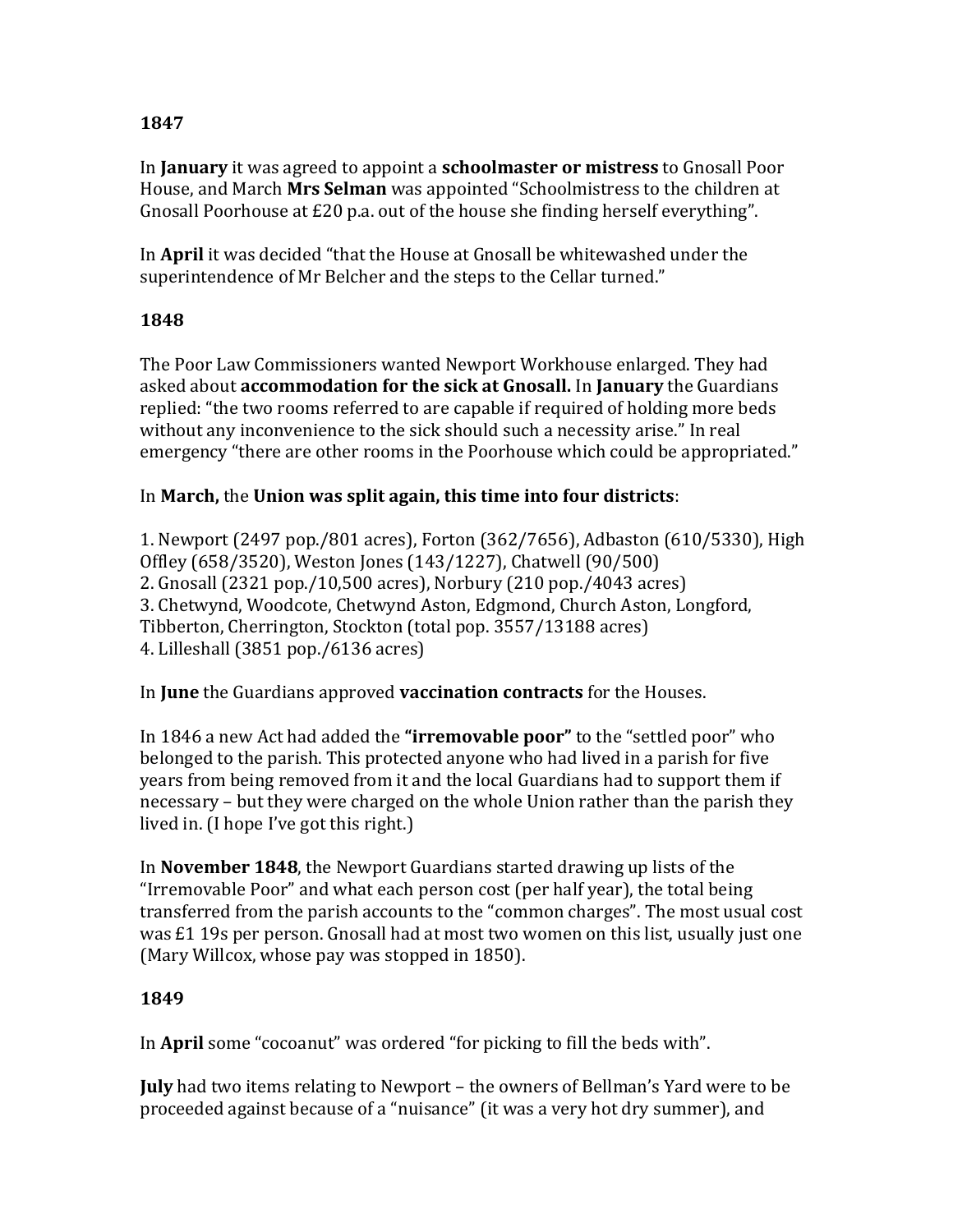permission was sought from the Commissioners to for permission to issue a notice that "all poor persons within the Newport Salop Union who may be attacked with the Bowel complaint" should apply to the Medical Officer for remedies.

In **September** Mr Belcher was asked to organise **necessary repairs to Gnosall Warehouse Yard floor**.

### **1850**

In **January** the Churchwardens and Overseers of Gnosall met the Guardians to ask for a **revaluation of the parish** because of the changes made by the new railway line cutting through it.

The same month it was agreed that the **Children at Gnosall Poorhouse** should be taken out for exercise into the County two or three times a week.

### *End of the 1836-1850 Book of Minutes.*

*The next book of Minutes covers 1850-1852, PL11/5. By now the Minutes largely consist of accounts. Thomas Boultbee and John Cotes were taking turns as Chairman and Vice Chairman.*

There had been national concern about cholera and other epidemics. Vaccination of the poor had been going on within the Newport Union since at least 1836, and attempts had been made to remove piles of rubbish because of a belief that diseases were spread by foul air (miasma). In April 1850 the Union Medical Officers were paid extra for their efforts to achieve this under the Nuisances Removal and Disease Prevention Act of 1848.

On 2 July 1850 it was proposed to give the Medical Officers Lindop, Baddeley and Green 1/6 (rather than 1/-) for each successful vaccination case, "the Board hoping that the vaccinators will use their best endeavours in seeing that all poor persons be properly vaccinated in their respective districts."

At the same meeting (and nothing to do with epidemics) the Master of Newport Workhouse reported that "James Talbott and Thomas Harris had acted obscenely in the Workhouse." They were punished by solitary confinement on reduced rations for 48 hours.

The clerk Henry Heane was often "unavoidably absent" around this time (the 1851 census shows him in London) and his clerk Joseph Wright acted in his stead, with Heane's signature added to the Minutes by means of a stamp.

In August it was proposed to **reduce the salaries of all Union Officers**, since the price of provisions had fallen.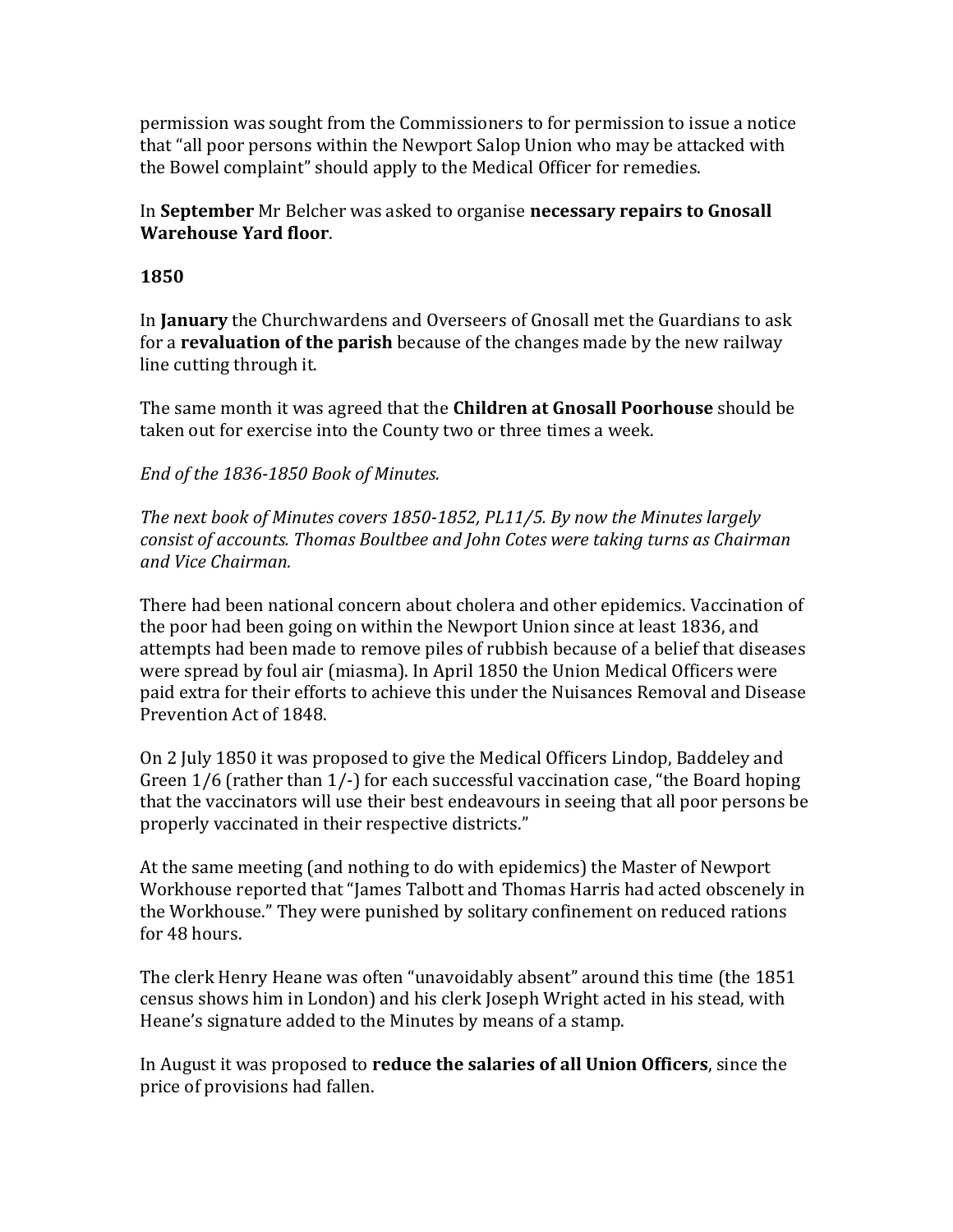In September the Matron of Newport Workhouse died, and Emma Wellings took her place in October 1850 on a salary of £20 plus "7lbs raw meat, 7lbs bread, 3/4 cheese, 1 Butter, 2 Qts Milk, 1/2 Peck of Potatoes." [She was the niece of Samuel Binnell, the Workhouse Governor.]

In December 1850 John Cobb was do necessary repairs to the "Board Room Chimnies".

# **1851**

The Board had been discussing the Law of Settlement with Mr Doyle from the central Poor Law Board and felt that the "management and relief of the Poor" was falling unfairly on some ratepayers, others escaping entirely. They now turned their attention to the resented "**County and Police Rate** and its expenditure over which the Rate Payers have at present no control".

On 14 January 1851 they moved that the present County and Police Rate system was "attended with great injustice in consequence of the control thereof being in the hands of irresponsible parties". Control ought to be in the hands of the Ratepayers or their elected representative. "Any system of taxation without representation ought not to exist," they said in an echo of the slogan of the American Revolution. Thomas Boultbee and a committee were to organise this, and they sent a petition to the House of Commons in February, demanding County Financial Boards to handle the rates.

Mr Bowyer had reported on the **School at Gnosall Poorhouse**, in discussion with Mr Doyle from the Poor Law Board. In March Mr Jones and Mr Duncalfe were sent over to Shrewsbury to inspect the school there and report back to the Guardians.

A number of things were under consideration for Gnosall Poorhouse: the meeting of 6th May heard a report on the **"Industrial Training of the children",** and on the alterations to be made by the Guardians in Gnosall Poor House "for the better classification of the Poor therein". It was agreed to **take a piece of land at Gnosall** on terms agreed between Mr Boultbee and Mr Belcher.

At the same meeting, it was agreed to pay £5 to the District 1 Medical Officer "for his great trouble and care" in attending William Shale for 8 weeks. This poor man had "a fracture of the Raminus of the Ischium on both sides of the Pelvis with the urethrum."

At the next meeting on 20<sup>th</sup> May it was agreed to "continue the labors" at Gnosall Poor House especially the suggested **alterations to ventilation and sewage.** The Clerk was to report to the Poor Law Board on the appointment of a Schoolmaster.

In June the plans and specifications for the Poor House and a report on the terms under which the Workhouse and Poorhouse were held were approved and the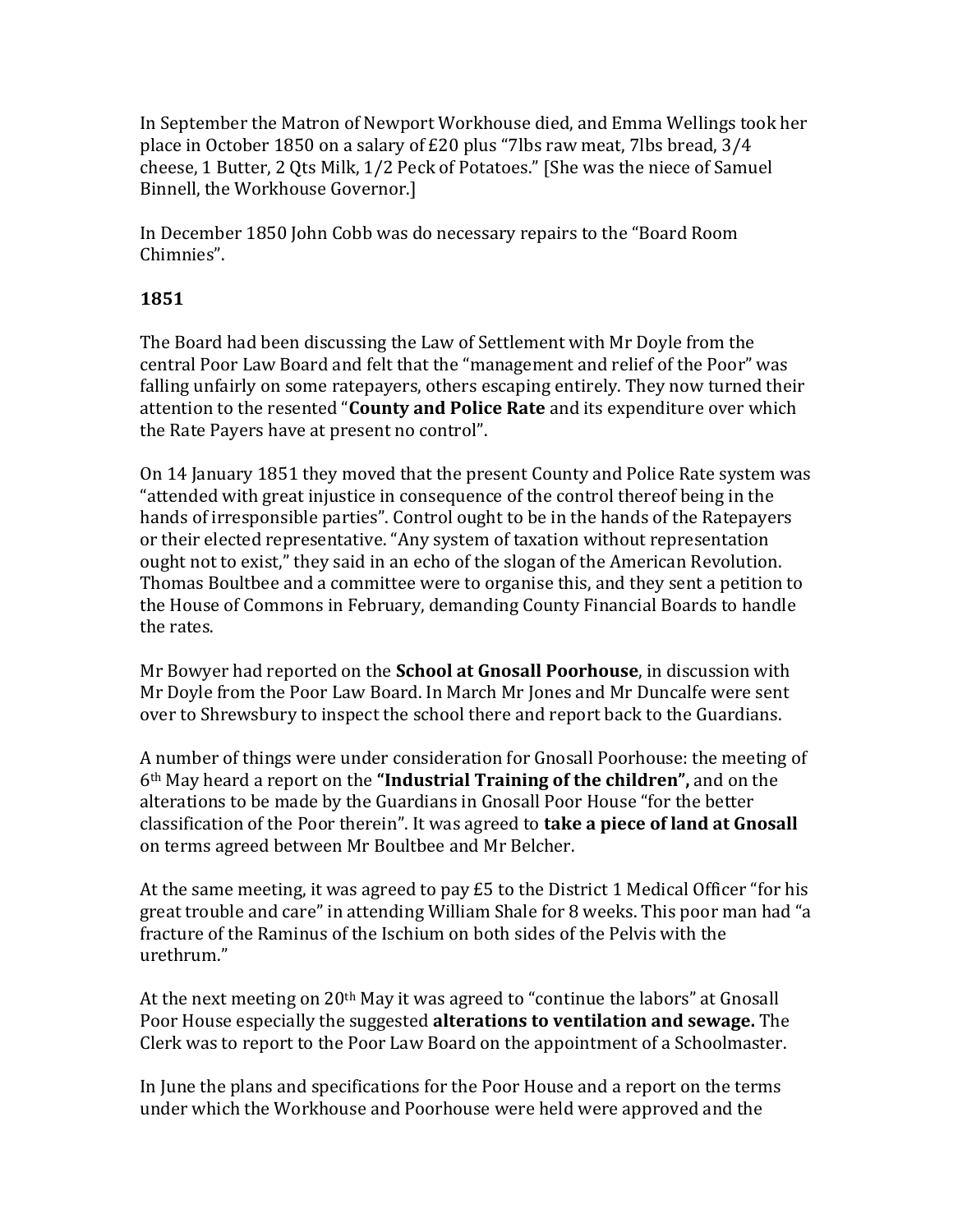Committee was thanked for its efficiency. The plans were sent to the Poor Law Board for its approval, with the request that apart from the Schoolroom and Staircase, the rest was left to the Guardians' discretion, so as not to throw more burden on the Ratepayers.

In late July 1851 Mr Doyle brought the Poor Law Board's response to the **proposed alterations at Gnosall Poor House.** It was agreed that a Committee be appointed, including Thomas F F Boughey of Aqualate Hall, to look into moving all the inmates onto one site at Newport **[i.e. closing Gnosall Poorhouse]** and sending the children out of the Union for **industrial training**. The Clerk was to have this decision printed and distributed to the Guardians. This brought a furious response from **Thomas Boultbee,** who hadn't known about it:

Great Chatwell, 11 Aug

My dear Sir,

I beg to inform you that I protest against the proceedings of the Committee appointed last board day. I understand that several meetings have been held of which I have not received notice. I wish this protest to be entered upon the Minutes of the Board today.

I am Dear Sir Yours very truly Thos Boultbee

In October Thomas Boultbee moved that "the printed paper purporting to be the Report of all the Committee appointed at a Meeting held on the 29th July last be not received, the same not being as stated thereon the Report of all the Members". He argued that "inasmuch as the Agricultural tenants are at present labouring under great depression from the very low prices of their produce" and "inasmuch as alterations in the Law of Settlement and Relief are contemplated", the Guardians should consider enlarging the Union Houses or sending the children out of the Union to save money. The Board's response to this is reported in obscure language but seems to mean that Mr Boultbee withdrew his amendment against the report, but his other suggestion was agreed.

In any case, in November 1851 it was agreed to follow up Mr Bowyer's February report, **"hire the Land for the Industrial training of the Boys"** and John Sellman would take charge of superintending and training the boys at Gnosall. [A widow called Elizabeth Sellman had started teaching at the Poorhouse in 1841; it's likely this was her son John born 1821 who had been working as a gardener earlier that year.]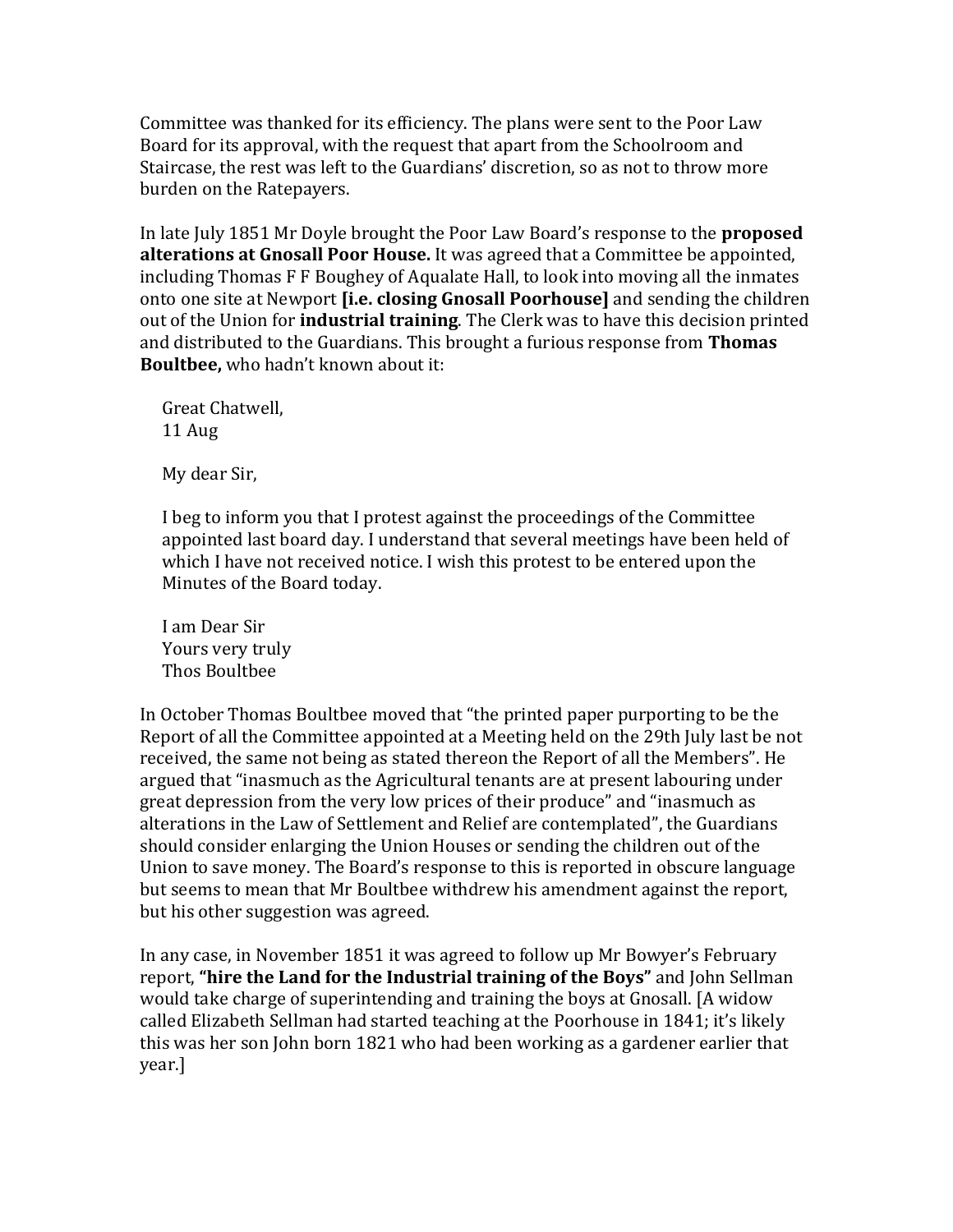"It is ordered that John Sellman be …. appointed the Superintendent of the School at Gnosall subject to his obtaining his Certificate of Probation and that his salary be  $£30$  a year to commence from the 6<sup>th</sup> day of May last." Mr Cobb was to alter the Schoolroom at Gnosall under the direction of Thomas Boultbee and Thomas Belcher. They were also to start paying rent for the land.

## **1852**

This year saw the **Gnosall Poorhouse Master, John Hawkins,** in trouble on two counts, one serious.

In April John Hawkins asked for a fortnight's leave of absence because of ill health. This was agreed and the Newport Relieving Officer Mr Rees took over his duties.

The Auditor had queried Hawkins's claim of **Waste on the joints of meat** – only a quarter including bone was allowed. The Board supported Hawkins and wrote to the Poor Law Board saying a third of a joint could be classed as waste.

In May, since John Hawkins – who was also Registrar of Births and Deaths of the Gnosall District - was still unwell, and his Deputy Thomas Parton [a schoolmaster] was "incapable" (reason unspecified), the Board agreed that **George Augustus Baddeley** could take over as Deputy. He had just started up in Gnosall as a GP, and was the son of a Newport surgeon – who worked as Medical Officer for the Union.

The issue of "waste" rumbled on, and the Board asked the Poor Law Board for a ruling about waste. The Auditor had surcharged John Hawkins £1 0s 4d.

In August, **John Hawkins resigned as Registrar of Births and Deaths** for the Gnosall District, and George Augustus Baddeley took his place.

The Minutes for 14 September read as follows: **"The Visiting Committee having reported that they had investigated the charges made by two Paupers that they had been beaten and confined in the Dead House at Gnosall Poor House by the Master and Matron and that they had found that such was case it was ordered that the same be reported to the Poor Law Board."**

This comes as a bit of a shock. John and Mary Hawkins had been in their posts since December 1838 when they replaced James Bettelley, and we have no way of knowing whether this sort of brutality had been going on all the time, or whether it was a one-off - and if so, what triggered it. Did Hawkins's request for sick leave earlier in the year indicate some sort of nervous breakdown?

Nor do we know the age of the paupers who were beaten and locked in the Dead House; generally the Poorhouse took only children and the old and feeble.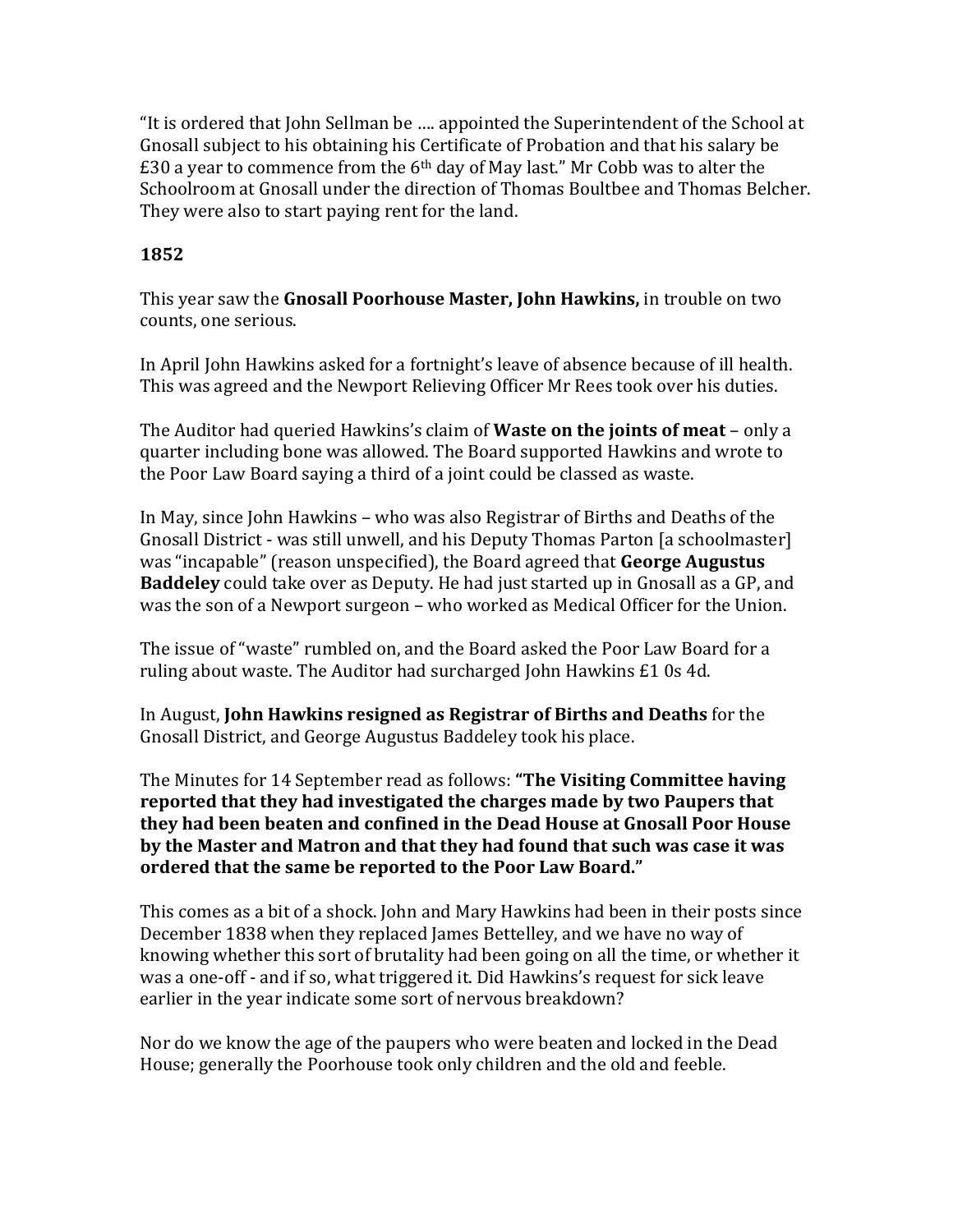In any case the **Hawkinses resigned** in December 1852 and the Clerk was told to advertise for a new Master and Matron.

In the meantime, business went on: the Clerk asked the Poor Law Board again for a ruling about waste, whether the Medical Officers could have a fixed annual sum "instead of ffees for fractures etc", and also asked again for the Gnosall alterations plans back.

In October Thomas Belcher died and the Clerk wrote to ask for permission to elect a new Parish Guardian.

The men's bedrooms at Newport Workhouse were to be new quarried, and "sufficient matting for the Bedsteds for the Newport and Gnosall Workhouses be obtained."

On 7th December 1852, the Guardians proceeded with their plans for obtaining **land at Gnosall Poorhouse**. The Clerk was to tell the Poor Law Board they were going ahead with that and with their planned alterations. He was also to "write to Mr Hodson and ascertain if a part of **the Orchard adjoining to the Workhouse at Gnosall** can be had for the use of the Guardians." The Chairman was to ask James Wyley "to make a plan of which further Land required at Gnosall as he shall think necessary". (The Clerk starts referring to a Workhouse rather than a Poorhouse around now but it's the same building.)

On 21 December 1852 the Board appointed "**Cornelius Earl** the new Master of Gnosall Workhouse and and Relieving Officer of the Gnosall District and **Eliza Orton** that of the Matron of the Gnosall Work House subject to the approval of the Poor Law Board and to his being married previous to entering upon their duties". The couple married in early January 1853 at Oundle, Northants.

### *End of the 1850-1852 Book of Minutes.*

*The next book of Minutes covers 1853-1858, PL11/6. It has empty forms printed in it to facilitate the reporting of accounts.*

# **January 1853**

The Poor Law Board would not allow Cornelius Earl to be Relieving Officer as well as Master of the Poor House, so the Guardians proposed to take £10 p.a. off his salary. The Earls agreed to receive £50 p.a. plus rations. (In February the Poor Law Board wanted this apportioned between the couple, which was done £30-£20.)

The Guardians ordered "Chairs, Tables, Iron bedsteads and such other articles of furniture which the Chairman thinks necessary for furnishing Gnosall Poor House for the use of the Master and Matron be obtained."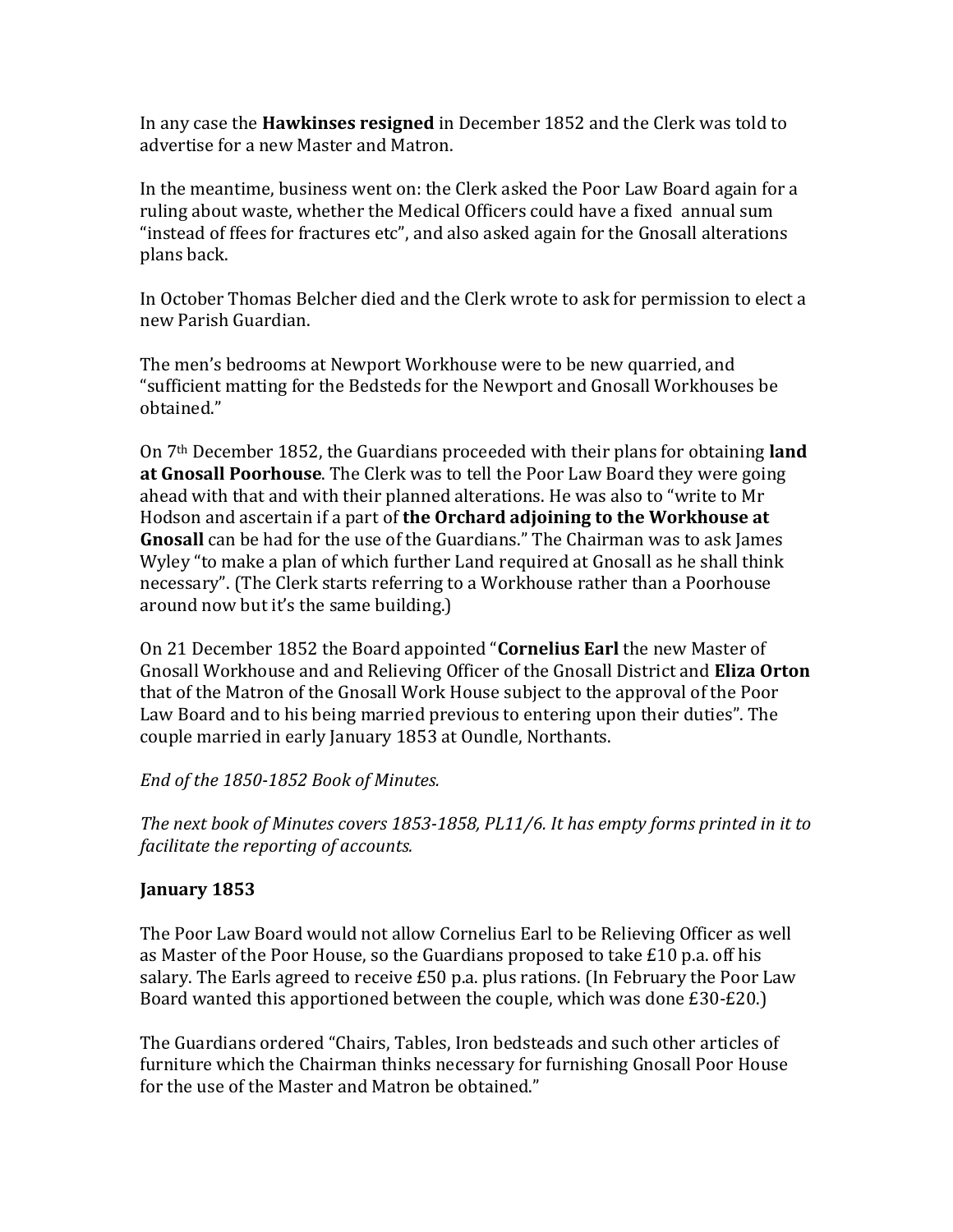The Poor Law Board had written in December about the **vaccination of children in the Union**, and the Clerk was to issue a notice. (It became compulsory to vaccinate young babies against smallpox later that year and a record was kept).

Mr Rees, Relieving Officer of District 1, was to take over District 2 at £30 extra, and **keep a horse to travel between Newport and Gnosall.** The Guardians told the Poor Law Board that this would be sufficient to cover the area because of "the diminution of Pauperism in the District".

In June and July 1853 a domestic incident was reported – a man called Edwin Lloyd deserted his wife and two children, and the Clerk was told to publish an advertisement identifying him, but the runaway's father turned up, took his son's wife and children out of the workhouse and paid expenses. The ad was withdrawn.

16 August 1853 has a couple of interesting entries: "The Clerk to advertise for a **Female Servant for the Gnosall House** to superintendent [sic] the Washing, to Bake and make herself generally useful at a salary of £10 p.a. with board and lodging. Candidates to attend personally, with Testimonials before the next Board of 30th inst."

At the same meeting: "The Clerk to take what steps he considers advisable towards **stopping as far as possible applications for relief to this Board by the Irish."** The effects of the Potato Famine of 1845 were still being felt. It's unknown what steps he took, if any.

In the same month, the Board decided that John Hawkins' remaining salary be not paid until all his claims for expenses had been settled.

In September the squabble with the Poor Law Board continued. They were being difficult about Mr Rees; the Guardians wanted to get on with the Gnosall alterations. A Committee was formed to carry out the **Nuisances and Diseases Prevention Act of 1848**, and the Clerk was to issue advertisements throughout the Union warning the inhabitants against accumulating "any refuse or filth near their Dwelling". The belief in miasma continued.

On 11 October 1853 it was ordered that "John Miles's wife who died of Typhus Fever ... be buried at the expense of the Parish of Gnosall".

In November the new Master at Gnosall Poor House complained that "Mr Bullock the contractor for flour etc refuses to deliver the same to Gnosall on account of his not being contracted to do so". The Board ordered Mr Levett to transport the flour from Newport to Gnosall Poor House at their expense.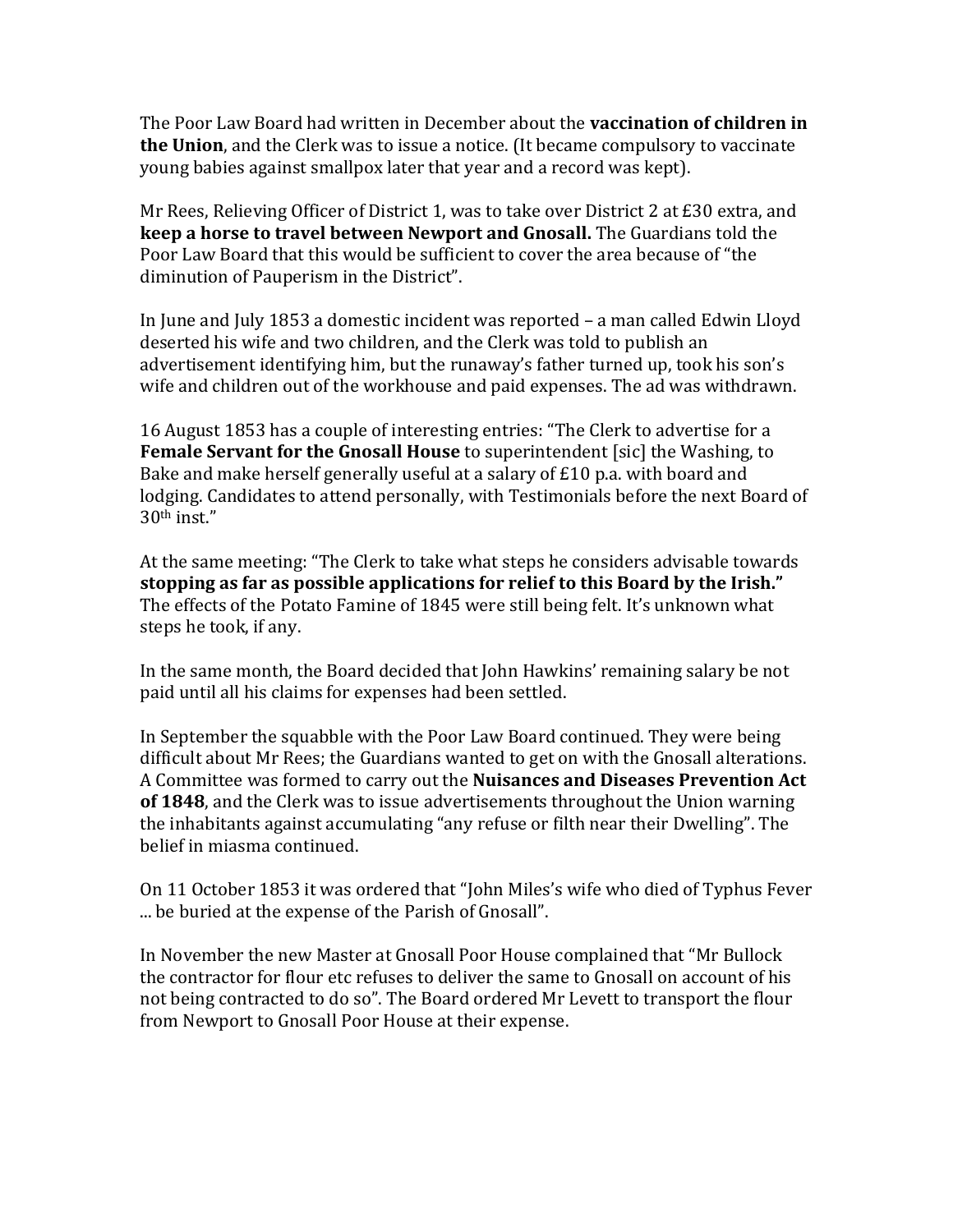### **1854**

In January the Rev. John Till of Gnosall approached the board for help with a young Gnosall woman in "an unsound state of mind" who should be "placed under proper restraint". The Board ordered her to be taken immediately to Stafford Lunatic Asylum, and her father, a wheelwright, agreed to pay for her keep there (4/- a week).

In late January, Thomas Parton of Gnosall Heath [the schoolmaster] was appointed Assistant Overseer of Gnosall Parish, Joseph Parton standing £20 surety on his behalf.

In March Mrs Earl asked for a fortnight's leave of absence for ill health.

Mr Holland on behalf of the Governors was to meet James Wyley from Gnosall Parish "to agree upon what sum shall be the purchase money for the Gnosall Poor House."

In May the Clerk was told to write to the Chairman of Wolverhampton Board of Governors about "the removal of Richard Payne and his son William to the Parish of Gnosall while suffering the one from Itch [could be scabies or VD] and the other from Small Pox."

A startling Extraordinary Meeting in May had a "long discussion" about the pros and cons of **buying the Victoria Hotel in Newport to convert it into a Workhouse.** Sir Thomas Boughey at length proposed that this would "not be proper" and the idea was defeated.

The messy situation around the alterations to Gnosall Workhouse continued. In June the Guardians told Mr Doyle that if they were going to spend any money, it would be on a new central Workhouse in Newport.

The same month the Guardians heard that "the Gnosall Poorhouse Master Mr Earl has hired and **engaged a servant without consultation or permission."** The Clerk was to write and tell him to come and explain himself. And then we come to the second reported case of brutality at Gnosall Poorhouse:

**"4 July 1854 - It having been reported to the Board that the Master and Matron of the Gnosall Poorhouse had been repeatedly guilty of punishing the Children contrary to the rules and upon investigation of the Medical Officer and also on the admission of the Master that such had been so and that in one case that of a child named Brayne his head had been cut open with a stick whereby the Medical Officer was obliged to attend him -**

**Ordered that Proceedings be taken against them for an assault and that the case be referred forthwith to the Poor Law Board."**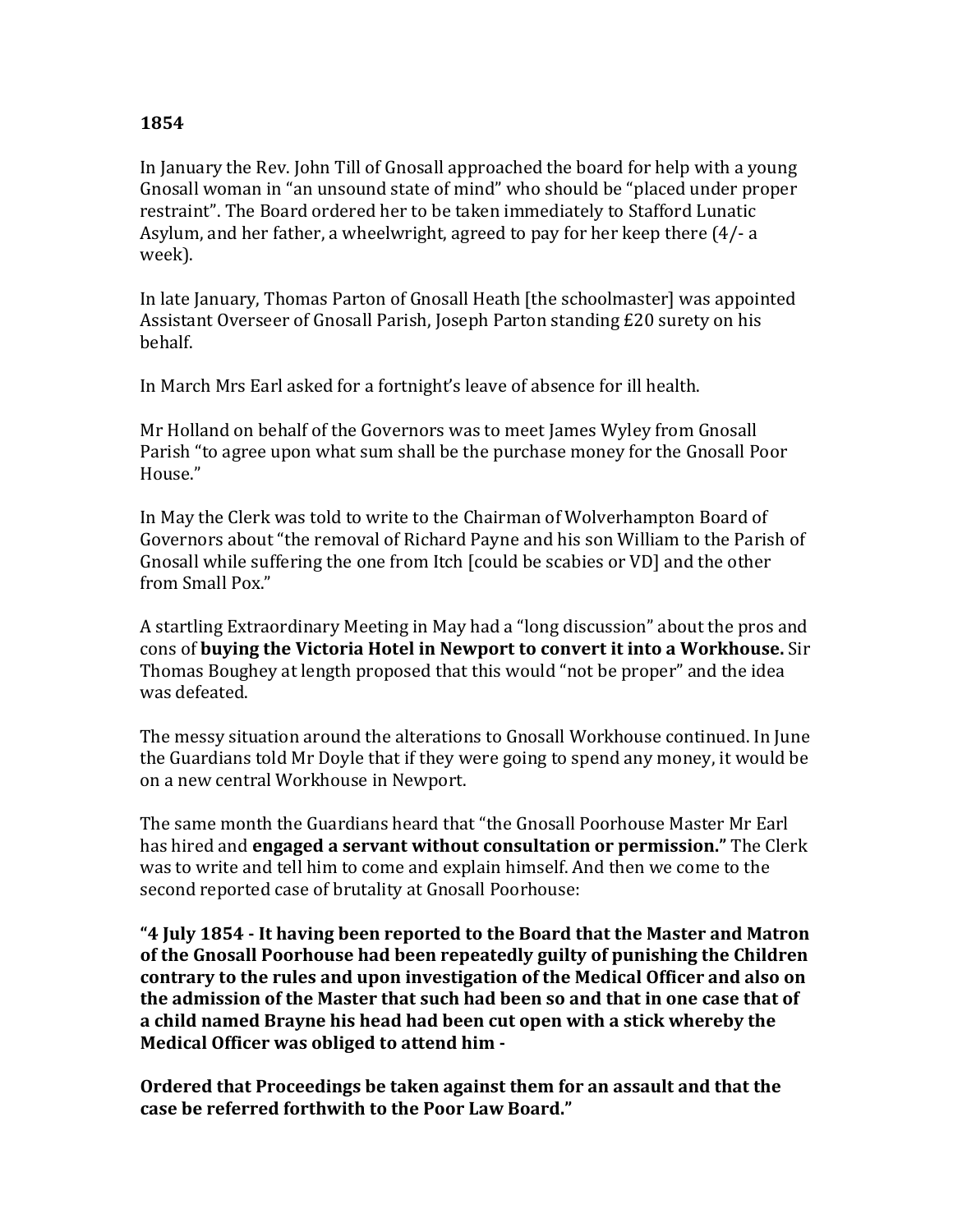The Earls had been in their posts for 18 months. It's worrying that the Board apparently didn't find out about their treatment of the children until they felt themselves insulted by Mr Earl engaging a servant without permission. We can assume that Mrs and Mr Sellman, who had been teaching the children, took over they were appointed to be Master and Matron the following month.

On 1st August 1854 it was resolved to build "a new Workhouse for Paupers in or near Newport." The children would be sent to another Union, perhaps Wellington. Sir Thomas Boughey, John Stokes and Thomas Wedge took on the job of finding a site for the new Workhouse and having it planned and built.

Mr Rees, the Relieving Officer for Newport and Gnosall, was to "go at once to Gnosall and immediately dislodge the servant from the Poor House." The Guardians' irritation about this unwanted servant leaps off the page! The Earls had their salaries paid up to 15 August - £7 17s 1d.

In September the Clerk reported that Mr Doyle said that Wellington couldn't take the children, but that Stafford could. They offered to take forty children at around 3/- per head per month.

In October there was trouble finding anyone within the Union who would make shoes for the paupers. It was decided to buy them wherever they could be got.

Mr Boultbee moved that Mr Rees's pay be increased to 100 guineas (quite a contrast to the lowlier officers).

In November, in the teeth of opposition from Mr Boultbee, the plans for the new Workhouse were sent to the Poor Law Board for approval.

November 1854 also produced an entertaining exchange with the Poor Law Board. The Clerk read a letter from the Poor Law Board signed "Courtenay Secretary", "requiring information on the gratuities to be paid the several officers for their labours concerning the sanitary measures of the Union." This was from **Lord Courtenay, the 11th Earl of Devon**, later known as "the good earl".

The Guardians were deeply insulted (perhaps not realising they were dealing with the aristocracy) and sent back a wonderfully stiff retort: "Resolved: to reply regretting that the Poor Law Board should have felt it necessary to write a letter which the Board cannot help but feel betrays a want of courtesy quite uncalled for."

They went to say that the officers had worked hard to remove nuisances at the request of the Board of Health. The Board did not look upon their remuneration in the light of a "gratuity" – it was a moderate payment for a great deal of labour.

In December the Sellmans were given a month's notice in their duties of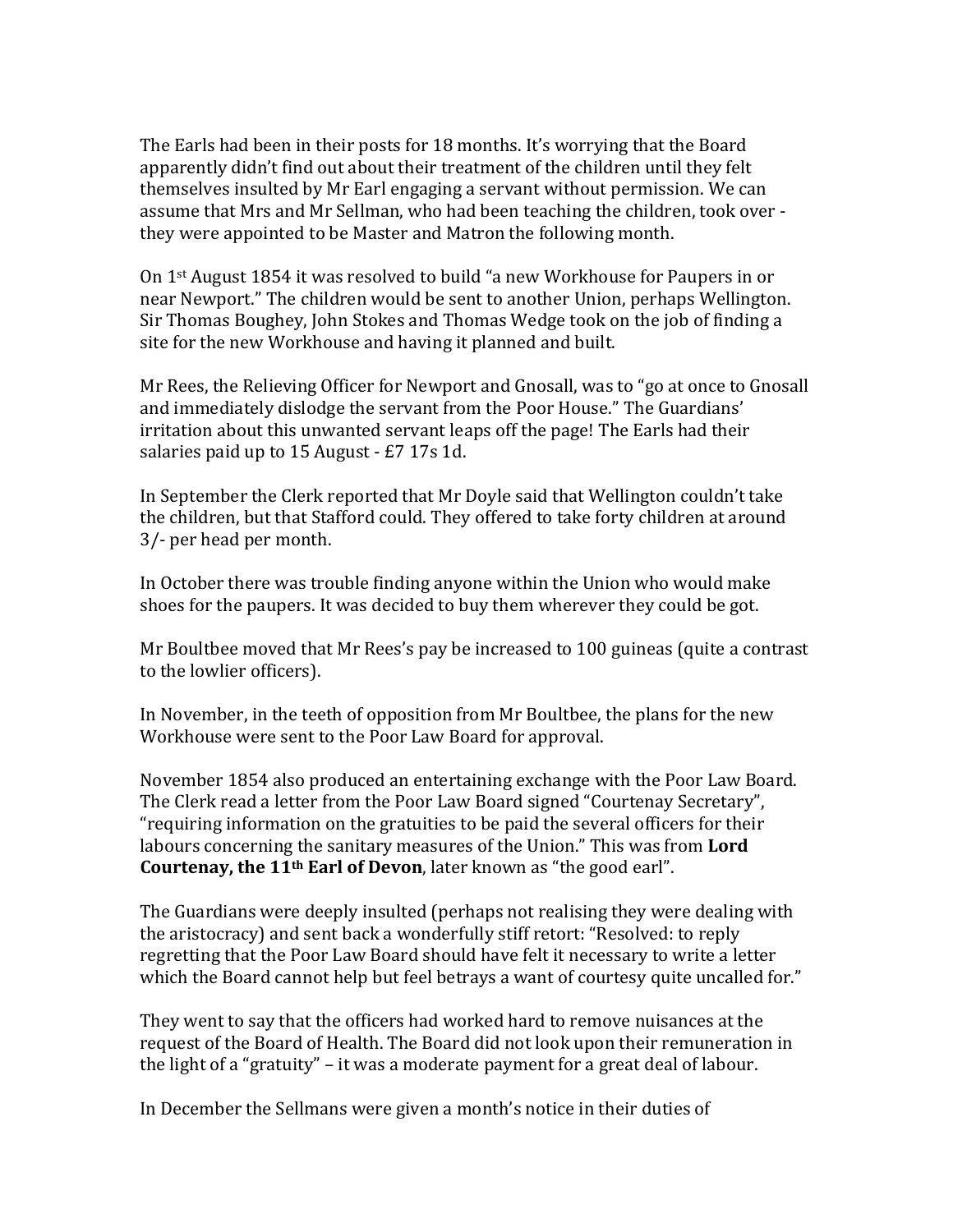Schoolmaster and Schoolmistress at Gnosall. The Poorhouse was now being quickly run down.

### **1855**

In January 1855, notice was given to the **Churchwardens and Overseers of Gnosall to give up the Poor House** at the end of the Guardians' time therein, and Rev. Mr Till, the Poor House Chaplain, was told that his services would not be further required.

The Workhouse Committee was to decide what to do with the furniture.

The Sellmans were given £12 and a Certificate praising their conduct.

The potatoes and goods were fetched away from Gnosall Poorhouse at the end of January.

Mr Rees was to arrange for someone to look after the empty house – Mrs Sellman offered and was accepted. This could have been John Sellman's wife Mirah, but she had two small children and it's likelier to have been Elizabeth Sellman, the exteacher.

Mrs Earl had written to the Poor Law Board wanting a testimonial. The Guardians refused to give her one.

In April £94-1-8 was sent to Stafford Union for the children's clothing, and in September the Rev. Till, Mr Wilde and Mr Parton formed a committee to look into the possibility of apprenticing some of the Union children at Stafford.

# **1856**

Work went on draining the land for the new Workhouse at Newport (Audley Avenue) and building it. (A photo of this workhouse in about 1912 can be seen at http://www.discovershropshire.org.uk/html/search/verb/GetRecord/theme:2008 0409193144)

In February the Rev. John Till proposed that the National School at Moreton be adopted for the education of the poor children of the parish in receipt of out relief, and this was agreed.

In March the Newport Matron was given a backdated increase to £30 p.a. because of the influx of paupers from Gnosall Poorhouse.

In May the fixtures at Gnosall Poorhouse were still being sold off.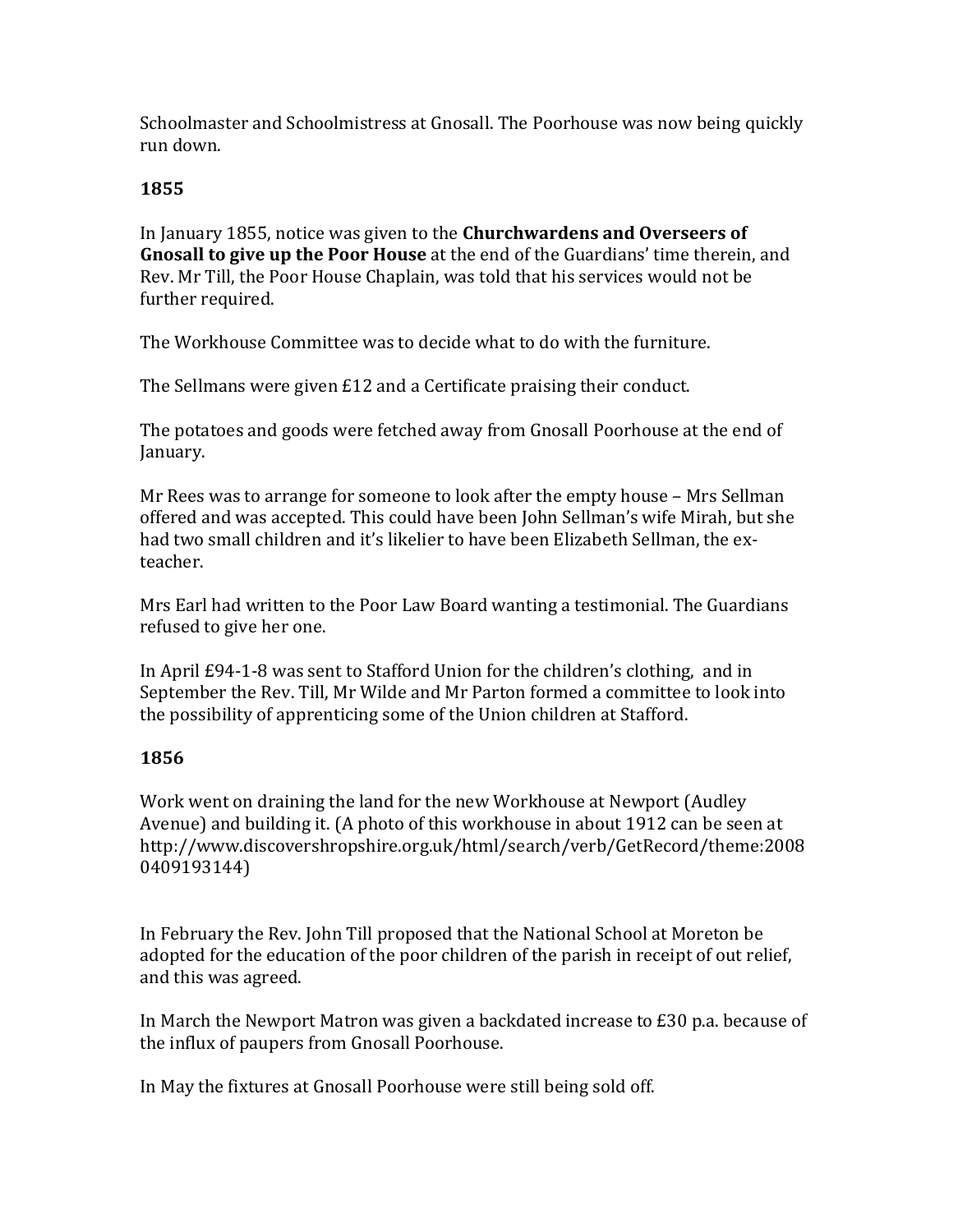In June the Rev. Till's proposal that "the **Gnosall Church School** at Gnosall in the County of Stafford be …. approved by the Guardians of the Union as a School for the education of Pauper children of poor persons" was agreed.

In November the Gnosall Overseers were told to "open a separate Banking account with the Parish and that one Overseer sign a cheque for the contribution calls as they become payable and transfer the same from the Parish account to the Union account."

John Stokes was told to order "such Elbow and other Chairs as may be necessary in the Workhouse".

Sarah Plant "a refractory Pauper" was to be confined for 24 hours on an altered diet.

# **1857**

The Guardians put the old Newport Workhouse up for auction, but no one bid for it.

The pauper children from Lilleshall Parish were to be sent to Lilleshall School and Dorrington Wood School.

Efforts were made to make the Workhouse in Newport more comfortable for its new elderly inmates. In May "some small tables for the old people to eat off and some forms with backs on in the old people's room" were ordered. Women over 60 were to have a different diet from the younger paupers: "1 Pint of Tea, 5 oz of Bread and 1/2 oz of Butter for each Supper and Breakfast".

# **1858**

Early this year an agreement was reached with the **S.E. Shropshire School at Quatt** south of Bridgnorth to take the Union's children. They were carried there from Stafford Union on 20th March.

An 1851 Gazetteer praised "the benefits derived by the children, who are here removed from scenes of inferiority and degradation and brought up in habits of industry, and a knowledge of gardening combined with the inculcation of honest principles and religious knowledge, are blessings of incalculable amount.

The house is capable of accommodating 170 children, and the boys are employed in the cultivation of the land, in the management of cows, pigs, and a pony; the girls are employed in the house and dairy work."

The adult poor of Gnosall who couldn't support themselves would now be sent to the new Workhouse on Audley Avenue in Newport, and their children to Quatt in Shropshire.